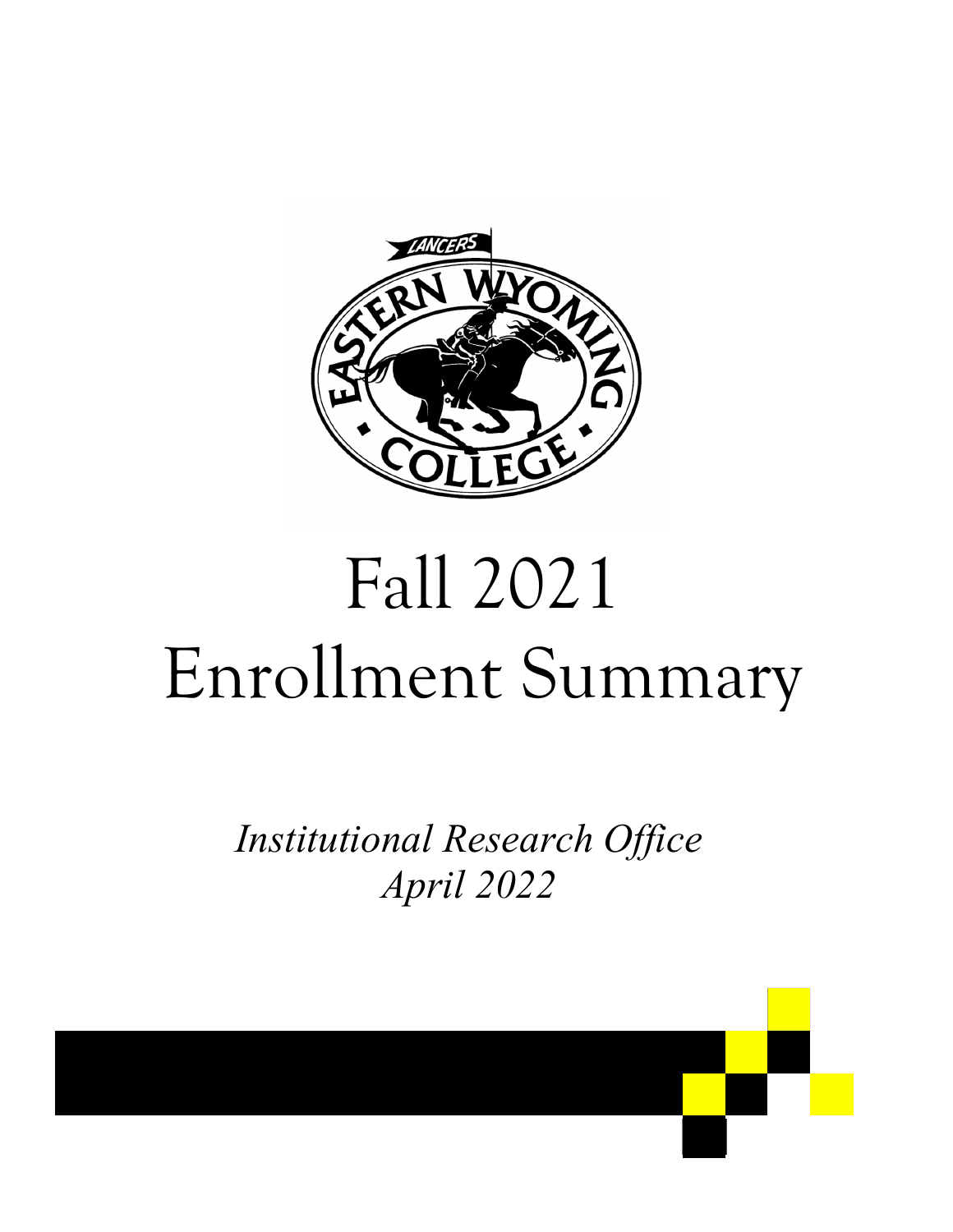# **TABLE OF CONTENTS**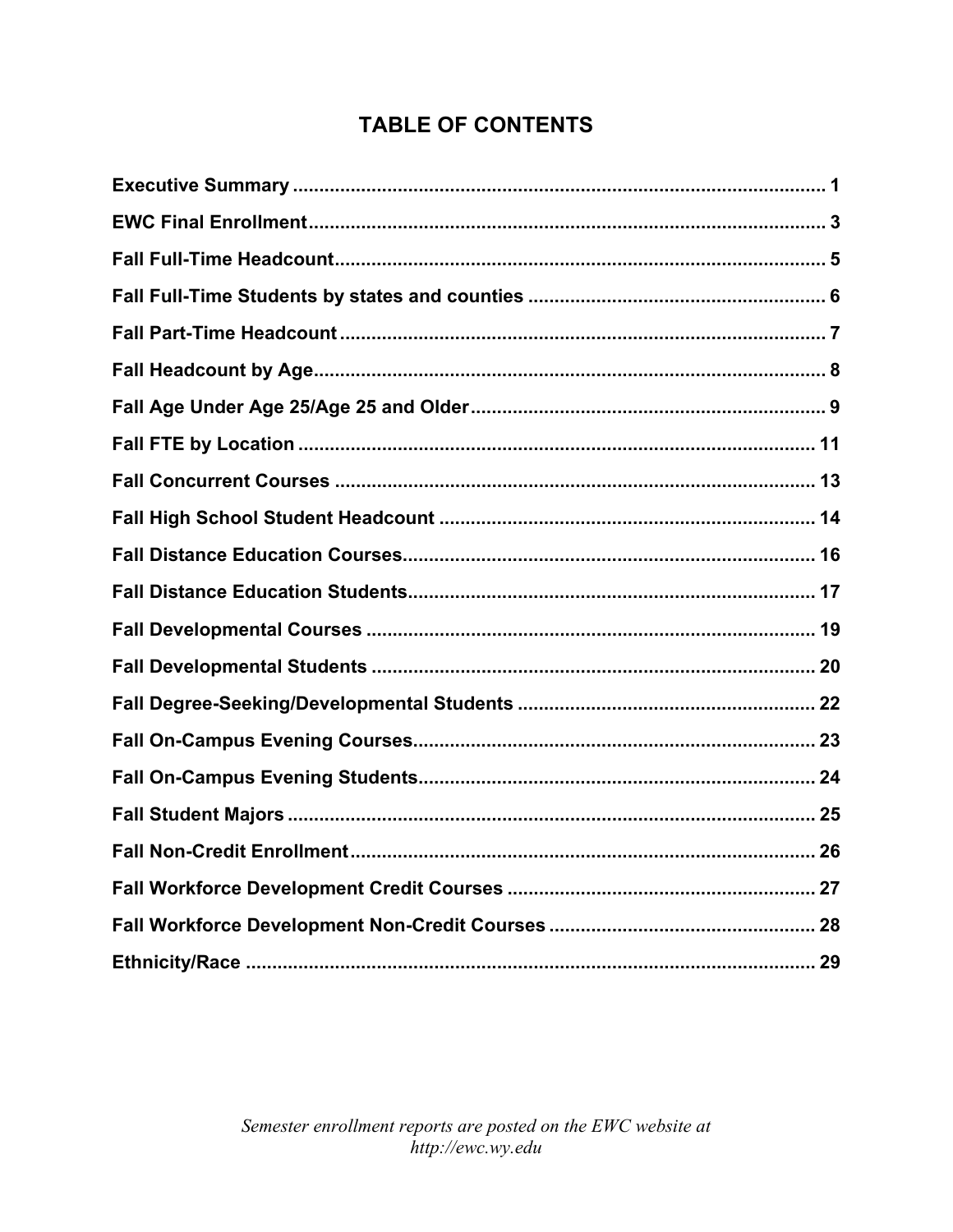#### **EXECUTIVE SUMMARY**

<span id="page-2-0"></span>The Fall 2021 headcount decreased 4.5% and the FTE decreased 8.2% compared to Fall 2020. Full-time headcount was down 46 students and part-time headcount was down 20 students resulting in a total decrease of 66 students. The number of students who attended EWC for the first time in Fall 2021 was down 5 full-time students and up 36 part-time students. The number of students who had attended EWC any time prior to Fall 2021 was down 41 full-time students and down 56 part-time students. Goshen County was down 18 full-time and down 82 part-time students, and Outreach decreased by 28 full-time and increased by 62 part-time students. Goshen County FTE decreased by 59.41 FTE, and Outreach decreased by 26.67 FTE. Outreach accounted for 45.4% of the FTE.

Credit course offerings are provided as regular courses in both Goshen County and most of the 12 outreach sites. In addition, concurrent enrollment in the high schools, and distance learning courses are also offered. Goshen County courses generated 527.50 FTE of which 7.01% were from concurrent enrollment courses, 5.67% from evening courses, and 31.74% from distance education courses. Concurrent enrollment courses generated 62.64% of the 438.33 FTE from Outreach.

One of the challenges in scheduling courses is determining the time and delivery method that will best serve the largest number of students and accommodate the needs of non-traditional and site bound students. Some of the on-campus day students do enroll in distance learning and/or evening courses. The 84 distance education courses served 194 students living in EWC's outreach areas and 215 students living in Goshen County for a total of 409 students. However, 145 (67.4%) of these 215 students in Goshen County were also enrolled in regular on-campus day courses. Similarly, the 20 on-campus credit evening courses served a total of 101 students with 72 (71.3%) of these students also enrolled in regular on-campus day courses.

Developmental courses are offered for those students who do not have college level skills in reading, writing, and mathematics. There were 86 students enrolled in developmental courses, which accounted for 2.19% of the FTE. Of the 86 students enrolled in developmental courses, 36 of those students are seeking an associate degree or certificate.

1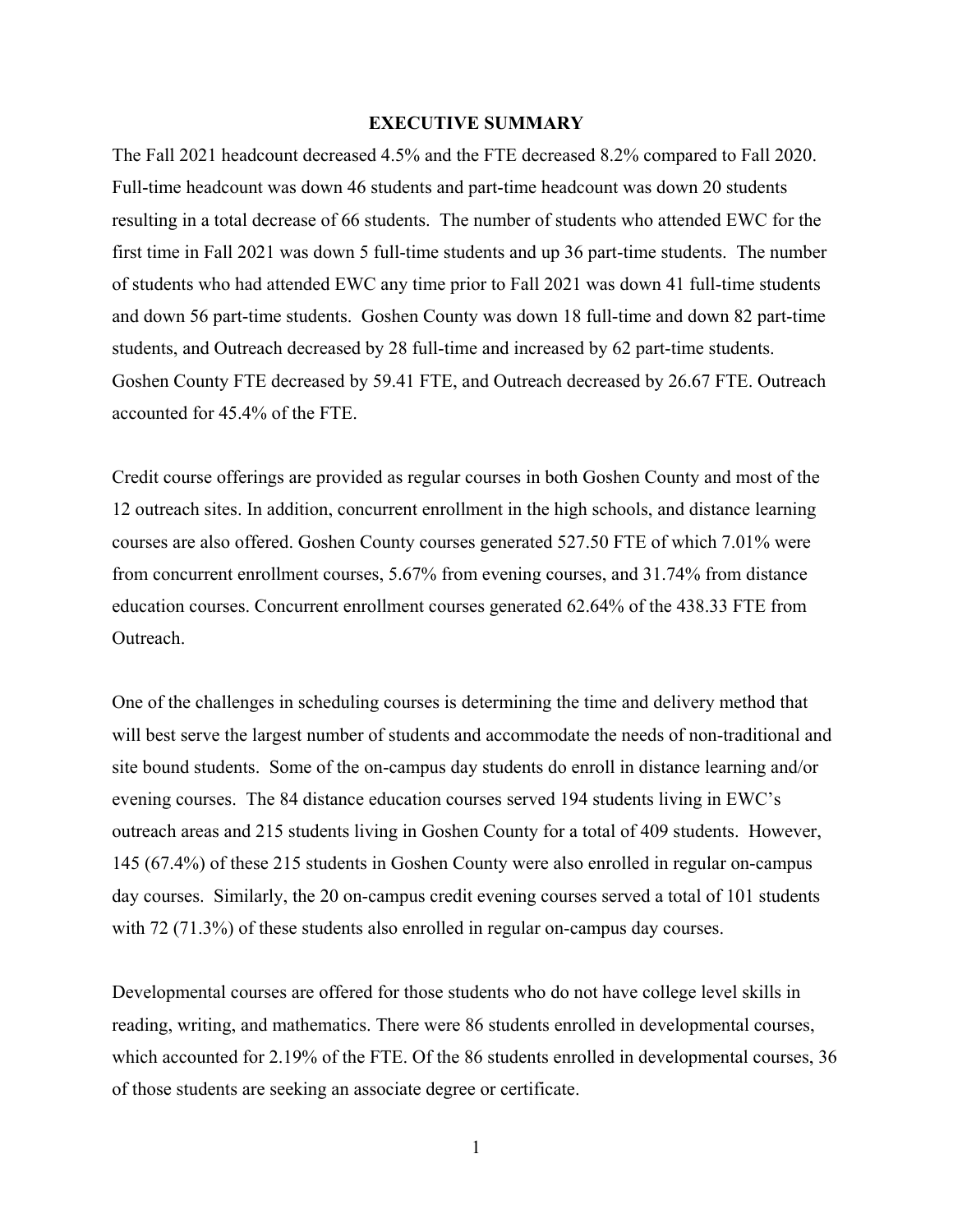The total Fall 2021 headcount was 1402 students. Of those students, 905 (64.6%) were nondegree seeking. High School students accounted for 781 (86.3%) students of the 905 non-degree seeking students. The programs with the largest enrollments were Interdisciplinary Studies, Welding & Joining Technology, and Veterinary Technology.

The Fall 2021 full-time students came from 19 states and foreign countries. Most of the students came from 4 states: Wyoming, Nebraska, Colorado and South Dakota. Within Wyoming, the full-time students came from 22 counties, with the majority coming from Goshen, Converse, Platte, Weston, Laramie, Natrona and Crook.

The gender distribution for all credit students was 44.8% male and 55.2% female. The ethnicity distribution was 84.2% white non-Hispanic, 8.3% Hispanic, and 7.5% all others. The average age of students enrolled in credit courses was 21.4 with a 20.7 average for full-time students and a 21.8 average for part-time students.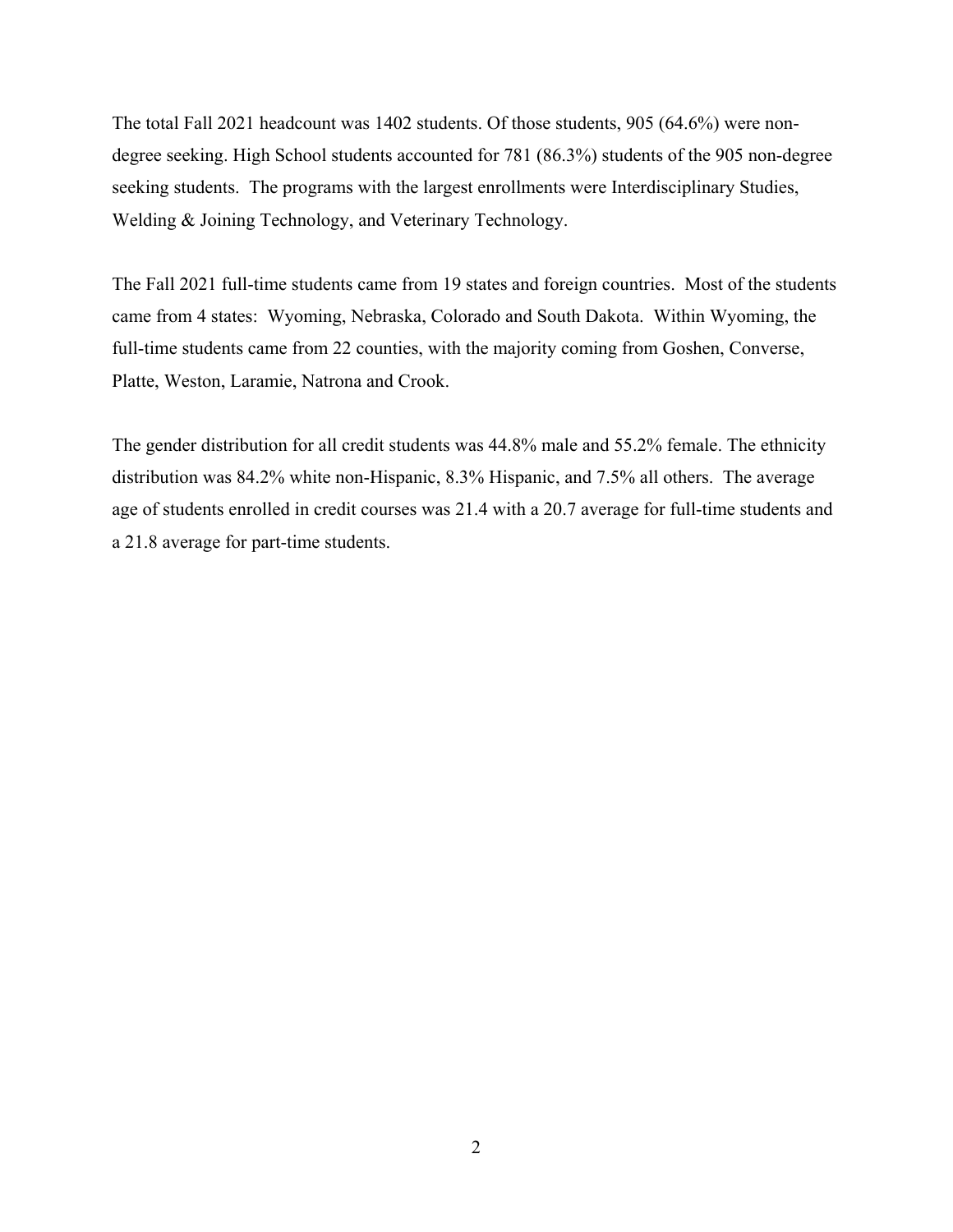# **EWC Final Enrollment Fall 2021**

EWC experienced a decrease of 66 students (-4.5%) in total headcount as compared to Fall 2020. The total student headcount was 1402. The full-time enrollment went down 46 students and the part-time enrollment went down 20 students compared to Fall 2020. The enrollment in Fall 2021 was 143.8 below the 5 year average.

| <b>HEADCOUNT</b>                          |       |       |       | <b>Fall 2017</b> | <b>Fall 2018</b> | <b>Fall 2019</b> | <b>Fall 2020</b> |        |  | <b>5 Yr. AVG</b> |
|-------------------------------------------|-------|-------|-------|------------------|------------------|------------------|------------------|--------|--|------------------|
|                                           |       |       |       |                  | Final            | <b>VAR</b>       | $\frac{0}{0}$    |        |  |                  |
| <b>Full - Time</b>                        |       |       |       |                  |                  |                  |                  |        |  |                  |
|                                           | 249   | 275   | 285   | 222              | 217              | $-5$             | $-2.3\%$         | 249.6  |  |                  |
| <b>First Time</b>                         | 295   | 266   | 244   | 281              | 240              | $-41$            | $-14.6%$         | 265.2  |  |                  |
| Previous<br><b>Total Full Time</b>        | 544   | 541   | 529   | 503              | 457              | $-46$            | $-9.1%$          | 514.8  |  |                  |
| <b>Part - Time</b>                        |       |       |       |                  |                  |                  |                  |        |  |                  |
| First Time                                | 490   | 394   | 462   | 395              | 431              | 36               | $9.1\%$          | 434.4  |  |                  |
|                                           | 618   | 637   | 644   | 570              | 514              | $-56$            | $-9.8%$          | 596.6  |  |                  |
| <b>Previous</b><br><b>Total Part Time</b> | 1108  | 1031  | 1106  | 965              | 945              | $-20$            | $-2.1\%$         | 1031   |  |                  |
| <b>Total Headcount</b>                    | 1,652 | 1,572 | 1,635 | 1,468            | 1,402            | $-66$            | $-4.5%$          | 1545.8 |  |                  |

EWC experienced a decrease of 8.2% in FTE compared to Fall 2020. The FTE was 104.6 below the 5 year average.

| <b>TTE</b>       | <b>Fall 2017</b> | <b>Fall 2018</b> | <b>Fall 2019</b> | <b>Fall 2020</b> |              | <b>Fall 2021</b> |               | <b>5 Yr. AVG</b> |
|------------------|------------------|------------------|------------------|------------------|--------------|------------------|---------------|------------------|
|                  |                  |                  |                  |                  | <b>Final</b> | <b>VAR</b>       | $\frac{0}{0}$ |                  |
| <b>Total FTE</b> | 1,128.92         | ,099.25          | ,106.33          | .,051.92         | 965.83       | $-86.09$         | $-8.2\%$      | 1,070.45         |

Enrollment Report Footnotes:

| Total students exclusively auditing classes:             |                         | 35 Total number of hours exclusive audit students took:                 |          |
|----------------------------------------------------------|-------------------------|-------------------------------------------------------------------------|----------|
| Total students taking audit hours within regular courses |                         | 9 Total number of audited hours credit students took:                   |          |
| Total credits taken by credit students:                  |                         | 11,538.0 Total hours taken by all students including all audited hours: | 11,590.0 |
| Total FTE is 965.83                                      | Total Headcount is 1402 |                                                                         |          |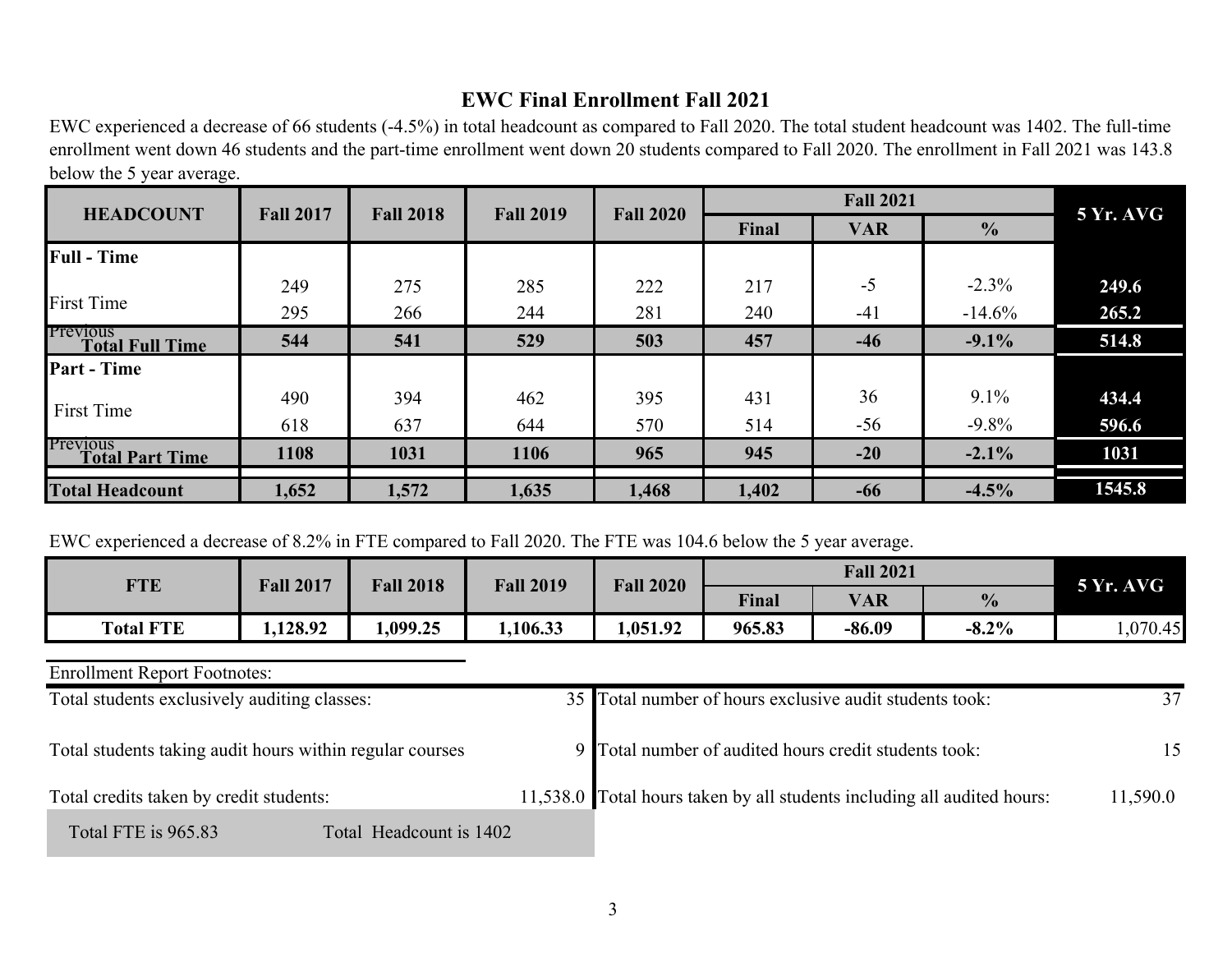



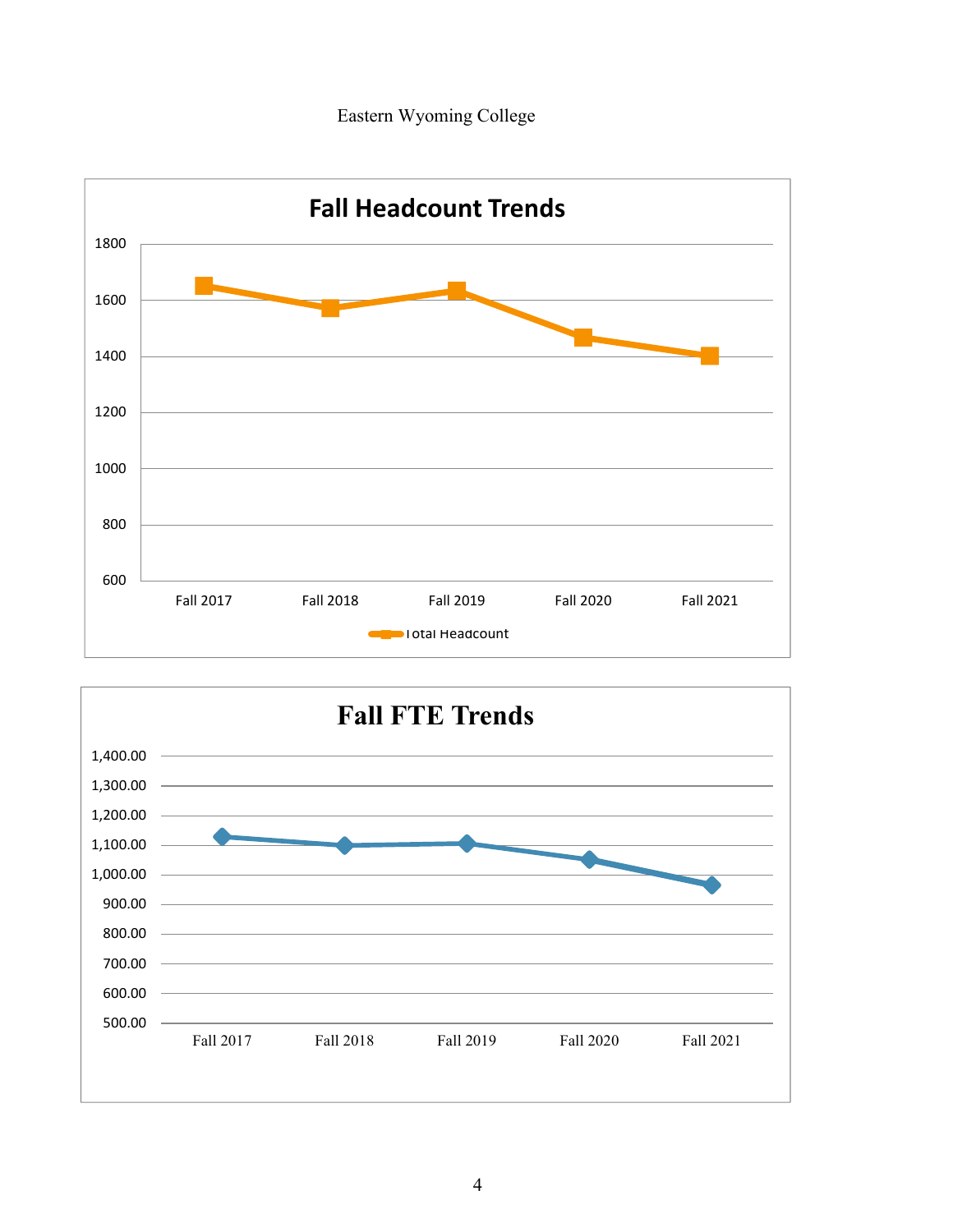#### **FALL FULL-TIME HEADCOUNT**

The full-time enrollment growth in Outreach was -28 (-17.7%) and in Goshen County it was - 18 (-5.2%). The total full-time growth was -46 (-9.1%) as compared to last Fall. Outreach fulltime headcount was 11.6 below the 5 year avg. Goshen County was 46.2 below the 5 year avg for an overall 57.8 below the 5 year avg.

|                         |                | 5 Yr.                   |                |              |                |       |
|-------------------------|----------------|-------------------------|----------------|--------------|----------------|-------|
| <b>Student Location</b> | 17             | 18                      | 19             | 20           | 21             | Avg.  |
| Douglas                 | 53             | 76                      | 47             | 79           | 69             | 64.8  |
| Glenrock                | $\mathbf{1}$   | 5                       | 6              | 10           | 10             | 6.4   |
| <b>LEA</b>              | 23             | 32                      | 48             | 19           | 10             | 26.4  |
| <b>Converse County</b>  | 77             | 113                     | 101            | 108          | 89             | 97.6  |
| Hulett                  |                |                         | $\overline{2}$ |              |                | 0.4   |
| Moorcroft               | 14             | 25                      | 18             | 8            | $\overline{4}$ | 13.8  |
| Sundance                | 3              | $\overline{4}$          | 9              | 8            | $\overline{7}$ | 6.2   |
| <b>Crook County</b>     | 17             | 29                      | 29             | 16           | 11             | 20.4  |
| Lusk                    | $\overline{7}$ | $\overline{2}$          | $\mathbf{1}$   | 6            |                | 3.2   |
| <b>Niobrara County</b>  | $\overline{7}$ | $\overline{2}$          | $\mathbf{1}$   | 6            |                | 3.2   |
| Chugwater               |                |                         |                | $\mathbf{1}$ |                | 0.2   |
| Glendo                  |                |                         |                |              | $\overline{2}$ | 0.4   |
| Guernsey                | $\mathbf{1}$   | $\overline{3}$          | $\overline{4}$ | 3            | $\mathbf{1}$   | 2.4   |
| Wheatland               | 10             | $\mathbf{1}$            | $\overline{2}$ | 9            | 4              | 5.2   |
| <b>Platte County</b>    | 11             | $\overline{\mathbf{4}}$ | 6              | 13           | $\overline{7}$ | 8.2   |
| Newcastle               | 6              | $\overline{7}$          | 6              | 14           | 22             | 11.0  |
| Upton                   | $\overline{2}$ | $\mathbf{1}$            |                |              |                | 0.6   |
| <b>Weston County</b>    | 8              | 8                       | 6              | 14           | 22             | 11.6  |
| Other*                  |                |                         | $\mathbf{1}$   | $\mathbf{1}$ | $\mathbf{1}$   | 0.6   |
|                         |                |                         |                |              |                |       |
| Outreach                | 120            | 156                     | 144            | 158          | 130            | 141.6 |
| Variance                |                | 36                      | $-12$          | 14           | $-28$          |       |
| % Change                |                | 30.0%                   | $-7.7%$        | 9.7%         | $-17.7%$       |       |
|                         |                |                         |                |              |                |       |
| <b>EWC</b>              | 415            | 385                     | 382            | 339          | 327            | 369.6 |
| <b>WMC</b>              | 9              |                         | $\mathbf{3}$   | 6            |                |       |
| Goshen                  | 424            | 385                     | 385            | 345          | 327            | 373.2 |
| Variance                |                | $-39$                   |                | $-40$        | $-18$          |       |
| % Change                |                | $-9.2\%$                |                | $-10.4%$     | $-5.2\%$       |       |
|                         |                |                         |                |              |                |       |
| <b>Total</b>            | 544            | 541                     | 529            | 503          | 457            | 514.8 |
| <b>Variance</b>         |                | $-3$                    | $-12$          | $-26$        | $-46$          |       |
| % Change                |                | $-0.6%$                 | $-2.2\%$       | $-4.9\%$     | $-9.1%$        |       |

\* Full-Time Distance Learning Students Living Outside the EWC Service Area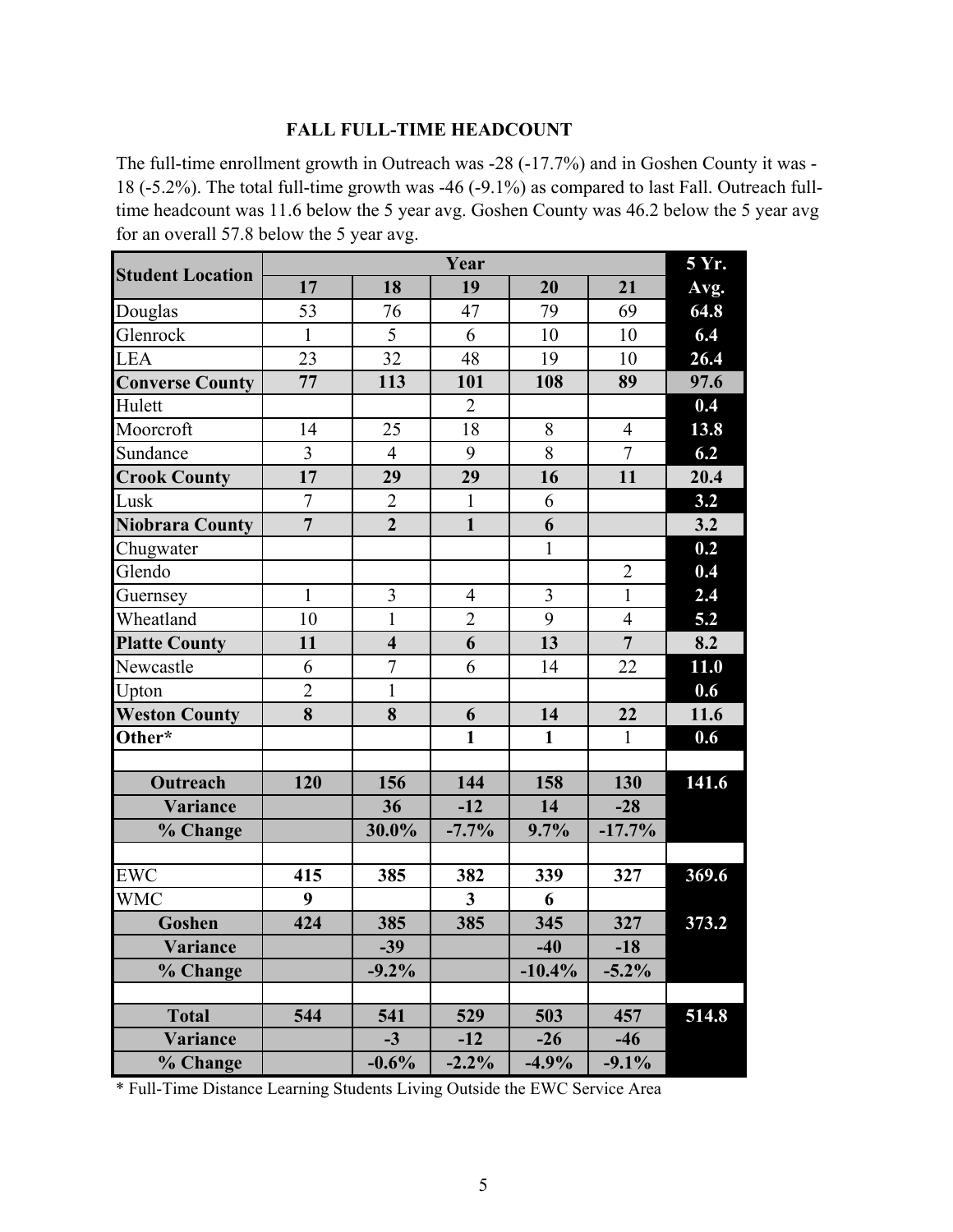

**FALL FULL-TIME STUDENTS By STATES and WY COUNTIES** 

| <b>STATE</b>  | <b>TOTAL</b>   | $\frac{0}{0}$ |
|---------------|----------------|---------------|
| Alaska        | 1              | $0.2\%$       |
| Arizona       | 1              | 0.2%          |
| California    | 3              | 0.7%          |
| Colorado      | 27             | 5.9%          |
| Connecticut   | 1              | 0.2%          |
| Iowa          | 1              | 0.2%          |
| Idaho         | 1              | 0.2%          |
| Michigan      | 1              | 0.2%          |
| Missouri      | 1              | $0.2\%$       |
| Montana       | $\overline{4}$ | 0.9%          |
| North Dakota  | 1              | 0.2%          |
| Nebraska      | 63             | 13.8%         |
| New Jersey    | $\mathbf{1}$   | 0.2%          |
| Oregon        | $\overline{2}$ | 0.4%          |
| Pennsylvania  | $\mathbf{1}$   | 0.2%          |
| South Dakota  | 12             | 2.6%          |
| Utah          | 5              | 1.1%          |
| Washington    | $\overline{2}$ | 0.4%          |
| Wyoming       | 298            | 65.2%         |
| International | 31             | 6.8%          |
| Total         | 457            | 100.0%        |

| <b>COUNTY</b>      | <b>TOTAL</b>   | $\frac{0}{0}$ |
|--------------------|----------------|---------------|
| Albany             | 9              | 3.0%          |
| Big Horn           | 3              | 1.0%          |
| Campbell           | $\overline{4}$ | 1.3%          |
| Carbon             | 6              | $2.0\%$       |
| Converse           | 65             | 21.8%         |
| Crook              | 12             | 4.0%          |
| Fremont            | $\overline{4}$ | 1.3%          |
| Goshen             | 92             | 30.9%         |
| <b>Hot Springs</b> | 1              | 0.3%          |
| Laramie            | 16             | 5.4%          |
| Lincoln            | 5              | 1.7%          |
| Natrona            | 13             | 4.4%          |
| Niobrara           | $\overline{2}$ | 0.7%          |
| Park               | $\mathbf{1}$   | $0.3\%$       |
| Platte             | 26             | 8.7%          |
| Sheridan           | 6              | 2.0%          |
| Sublette           | $\mathbf{1}$   | $0.3\%$       |
| Sweetwater         | 3              | 1.0%          |
| Teton              | $\mathbf{1}$   | $0.3\%$       |
| Uinta              | 3              | 1.0%          |
| Washakie           | $\overline{2}$ | 0.7%          |
| Weston             | 23             | 7.7%          |
| <b>Total</b>       | 298            | 100.0%        |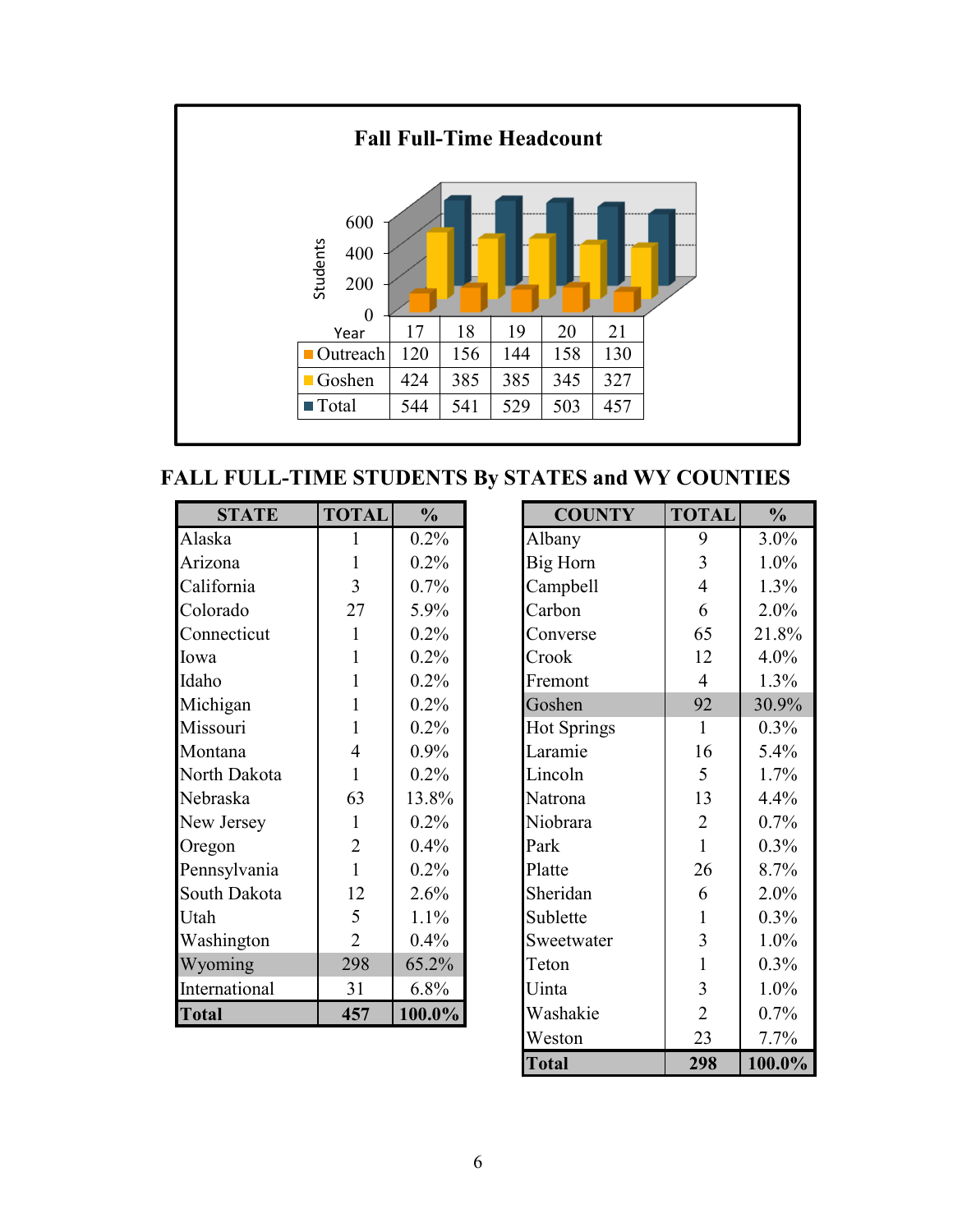#### **FALL PART-TIME HEADCOUNT**

The part-time enrollment growth in Outreach was 62 (9.7%) and in Goshen County it was -82 (- 24.9%). The total part-time growth was -20 (-2.1%) as compared to last Fall. Outreach parttime headcount was 2.8 below the 5 yr avg and the Goshen County part-time heacount was 83.2 below the 5 yr avg. The total part-time headcount was 86 below the 5 yr avg.

| <b>Student Location</b> |                | 5 Yr.          |                |                |                |        |
|-------------------------|----------------|----------------|----------------|----------------|----------------|--------|
|                         | 17             | 18             | 19             | 20             | 21             | Avg.   |
| Douglas                 | 241            | 217            | 227            | 206            | 221            | 222.4  |
| Glenrock                | 37             | 38             | 34             | 29             | 47             | 37.0   |
| <b>LEA</b>              | $\overline{2}$ | $\overline{7}$ | $\overline{7}$ | $\overline{3}$ | $\mathbf{1}$   | 4.0    |
| <b>Converse County</b>  | 280            | 262            | 268            | 238            | 269            | 263.4  |
| Hulett                  | $\overline{7}$ | 18             | 27             | 14             | 8              | 14.8   |
| Moorcroft               | 53             | 37             | 28             | 29             | 35             | 36.4   |
| Sundance                | 45             | 42             | 60             | 32             | 57             | 47.2   |
| <b>Crook County</b>     | 105            | 97             | 115            | 75             | 100            | 98.4   |
| Lusk                    | 45             | 34             | 44             | 49             | 39             | 42.2   |
| <b>Niobrara County</b>  | 45             | 34             | 44             | 49             | 39             | 42.2   |
| Chugwater               |                | $\overline{2}$ | 1              |                | $\overline{4}$ | 1.4    |
| Glendo                  | $\overline{4}$ | $\overline{3}$ | $\overline{4}$ | $\mathbf{1}$   | $\overline{5}$ | 3.4    |
| Guernsey                | 27             | 49             | 34             | 31             | 33             | 34.8   |
| Wheatland               | 87             | 53             | 65             | 83             | 101            | 77.8   |
| <b>Platte County</b>    | 118            | 107            | 104            | 115            | 143            | 117.4  |
| Newcastle               | 115            | 143            | 171            | 111            | 120            | 132.0  |
| Upton                   | 36             | 29             | 24             | 31             | 13             | 26.6   |
| <b>Weston County</b>    | 151            | 172            | 195            | 142            | 133            | 158.6  |
| Other*                  | 43             | 14             | 16             | 17             | 14             | 20.8   |
| Outreach                | 742            | 686            | 742            | 636            | 698            | 700.8  |
| Variance                |                | $-56$          | 56             | $-106$         | 62             |        |
| % Change                |                | $-7.5%$        | 8.2%           | $-14.3%$       | 9.7%           |        |
| <b>EWC</b>              | 355            | 316            | 362            | 328            | 238            | 319.8  |
| <b>WMC</b>              | 11             | 29             | $\overline{2}$ | $\mathbf{1}$   | 9              |        |
| Goshen                  | 366            | 345            | 364            | 329            | 247            | 330.2  |
| Variance                |                | $-21$          | 19             | $-35$          | $-82$          |        |
| % Change                |                | $-5.7%$        | 5.5%           | $-9.6%$        | $-24.9%$       |        |
| <b>Total</b>            | 1,108          | 1,031          | 1,106          | 965            | 945            | 1031.0 |
| Variance                |                | $-77$          | 75             | $-141$         | $-20$          |        |
| % Change                |                | $-6.9%$        | 7.3%           | $-12.7%$       | $-2.1%$        |        |

\* Part-Time Distance Ed Students Living Outside EWC's Service Area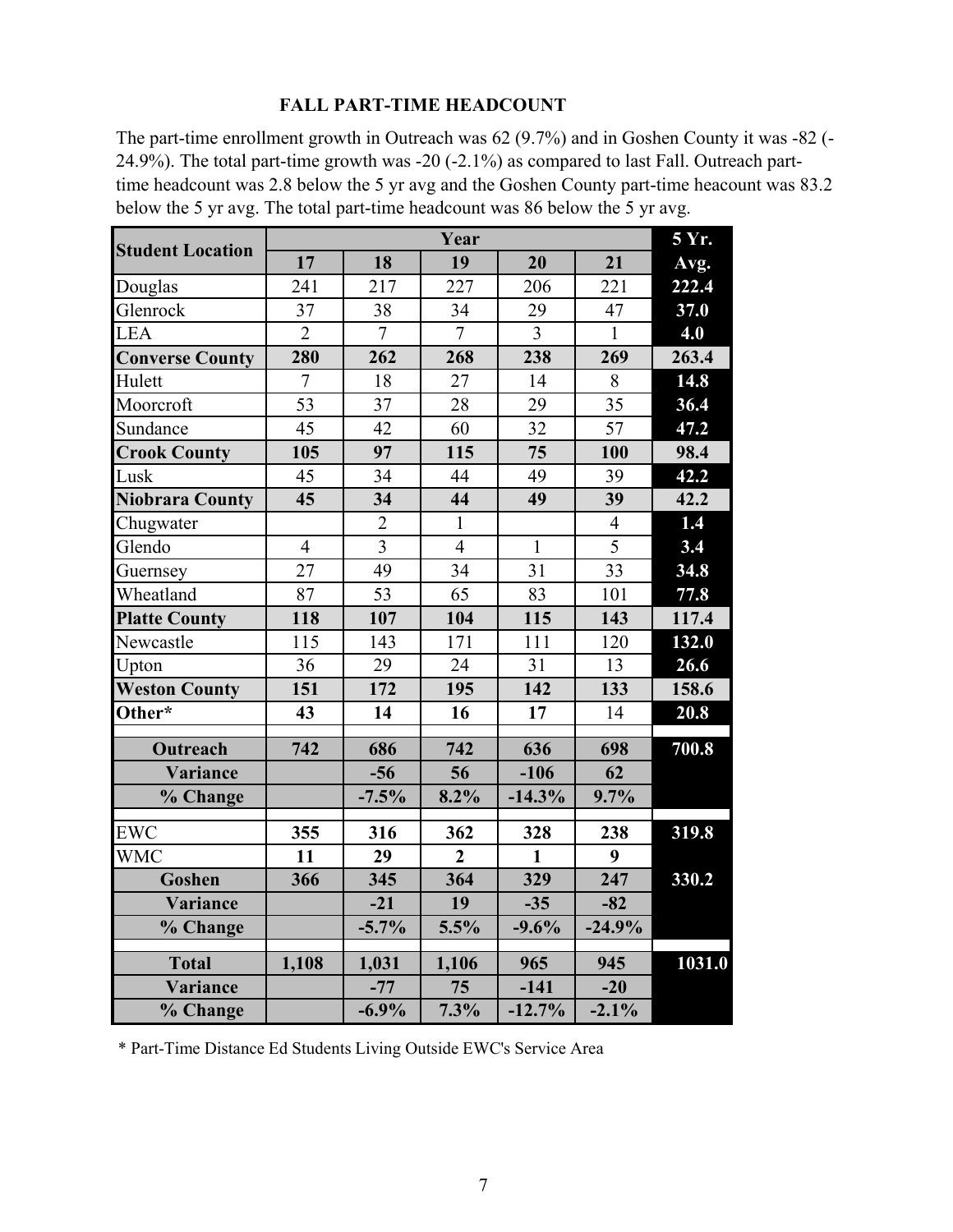

### **FALL HEADCOUNT BY AGE**

The two largest age group were the 17-24 age group (53.5%) and the 16 or Younger age group (29.5%).

|                |                | <b>Full-Time</b> |     | <b>Part-Time</b> |       | <b>Total</b>  |
|----------------|----------------|------------------|-----|------------------|-------|---------------|
| Age            | No.            | $\frac{0}{0}$    | No. | $\frac{0}{0}$    | No.   | $\frac{0}{0}$ |
| 16 or Younger  | 13             | 2.8%             | 401 | 42.4%            | 414   | 29.5%         |
| $17 - 24$      | 388            | 84.9%            | 362 | 38.3%            | 750   | 53.5%         |
| 25-29          | 18             | $3.9\%$          | 32  | 3.4%             | 50    | 3.6%          |
| $30 - 34$      | 10             | $2.2\%$          | 40  | 4.2%             | 50    | 3.6%          |
| $35-39$        | 14             | $3.1\%$          | 22  | 2.3%             | 36    | 2.6%          |
| 40-49          | 8              | 1.8%             | 37  | $3.9\%$          | 45    | $3.2\%$       |
| 50-59          | $\overline{4}$ | $0.9\%$          | 15  | $1.6\%$          | 19    | 1.4%          |
| 60 or older    |                | $0.2\%$          | 34  | $3.6\%$          | 35    | 2.5%          |
| <b>Unknown</b> |                | 0.2%             | 2   | 0.2%             | 3     | $0.2\%$       |
| <b>Total</b>   | 457            | 100%             | 945 | 100%             | 1,402 | 100%          |

Average Age of 628 Men: 22.3 Average Age of 945 Part-Time Students: 21.8 Average Age of 774 Women: 20.7 Average Age of 457 Full-Time Students: 20.7 Average Age of 1402 Men and Women: 21.4 (Age unknown(s) excluded)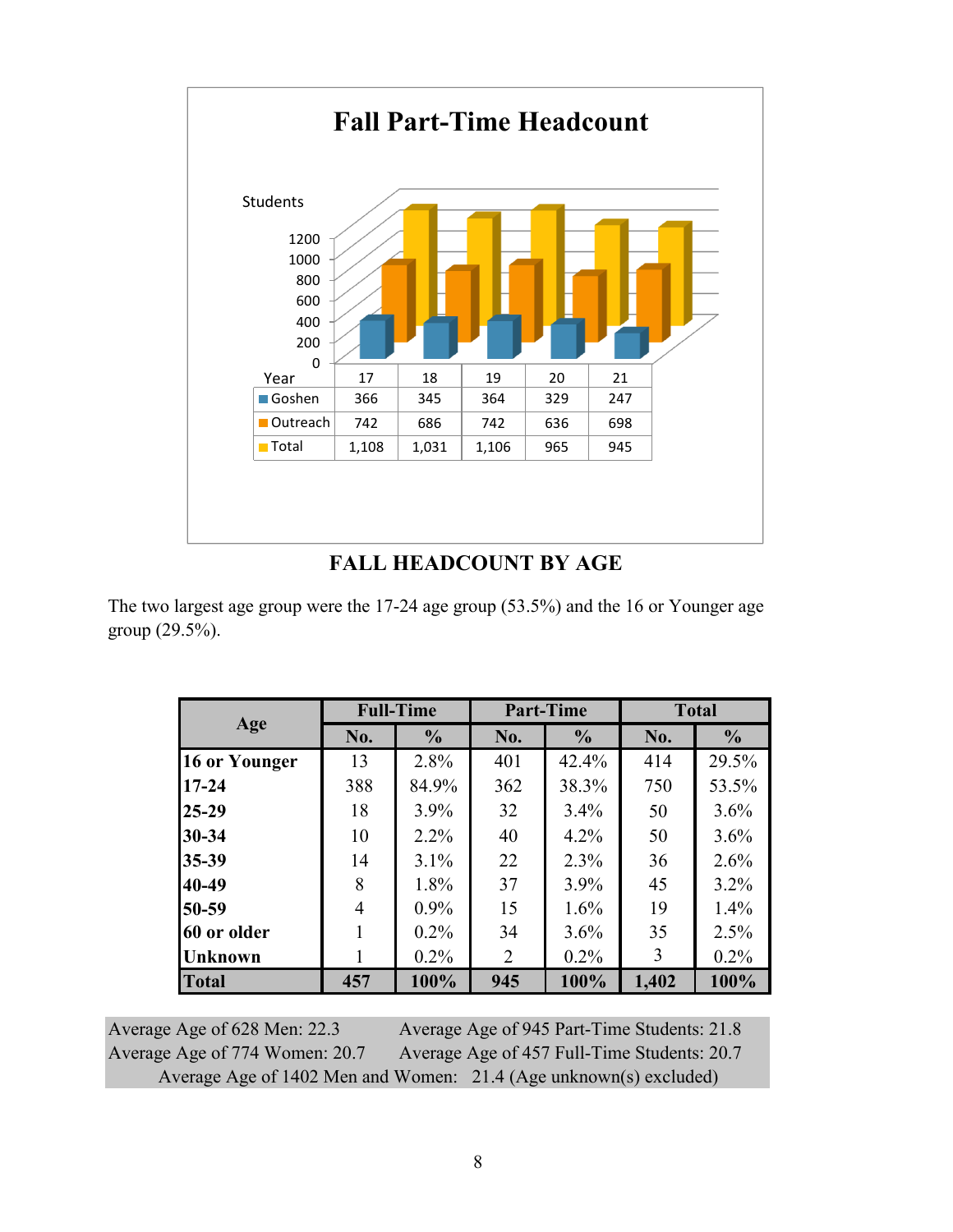#### **FALL AGE UNDER AGE 25/AGE 25 AND OLDER**

The enrollment growth of students less than age 25 in Outreach was 57 (8.7%), it was -98 (-17.8%) in Goshen County and it was -41 (-3.4%) in EWC totally. The enrollment growth of students age 25 and older in Outreach was -22 (- 15.9%), in Goshen County it was -3 (-2.5%) and it was -25 (-9.6%) in EWC totally.

|                         | Year           |                |                |                |                |                |                |                         |                |                |                     |
|-------------------------|----------------|----------------|----------------|----------------|----------------|----------------|----------------|-------------------------|----------------|----------------|---------------------|
| <b>Student Location</b> |                | 17             |                | 18             |                | 19             |                | 20                      |                | 21             | <b>Total</b><br>Var |
|                         | LT 25          | <b>GE 25</b>   | LT 25          | <b>GE 25</b>   | LT 25          | <b>GE 25</b>   | LT 25          | <b>GE 25</b>            | LT 25          | <b>GE 25</b>   |                     |
| Douglas                 | 249            | 45             | 255            | 37             | 217            | 57             | 229            | 55                      | 240            | 49             | 5                   |
| Glenrock                | 36             | $\overline{2}$ | 42             | 1              | 39             | 1              | 37             | $\overline{2}$          | 57             |                | 18                  |
| <b>LEA</b>              | 6              | 18             | 12             | 27             | 12             | 43             | $\overline{7}$ | 15                      | $\overline{2}$ | 9              | $-11$               |
| <b>Converse County</b>  | 291            | 65             | 309            | 65             | 268            | 101            | 273            | 72                      | 299            | 58             | 12                  |
| Hulett                  | $\overline{7}$ |                | 13             | 5              | 26             | 3              | 12             | $\overline{2}$          | 8              |                | $-6$                |
| Moorcroft               | 59             | 8              | 58             | $\overline{4}$ | 42             | $\overline{4}$ | 36             | $\mathbf{1}$            | 38             | $\mathbf{1}$   | $\overline{2}$      |
| Sundance                | 40             | 8              | 42             | $\overline{4}$ | 64             | 5              | 39             | $\mathbf{1}$            | 58             | 6              | 24                  |
| <b>Crook County</b>     | 106            | 16             | 113            | 13             | 132            | 12             | 87             | $\overline{\mathbf{4}}$ | 104            | $\overline{7}$ | 20                  |
| Lusk                    | 41             | 11             | 24             | 12             | 25             | 19             | 41             | 14                      | 38             | $\mathbf{1}$   | $-16$               |
| Niobrara County         | 41             | 11             | 24             | 12             | 25             | 19             | 41             | 14                      | 38             | $\mathbf{1}$   | $-16$               |
| Chugwater               |                |                | $\overline{2}$ |                | $\mathbf{1}$   |                | $\mathbf{1}$   |                         | $\overline{4}$ |                | $\mathbf{3}$        |
| Glendo                  | $\overline{4}$ |                | $\overline{3}$ |                | $\overline{4}$ |                | $\mathbf{1}$   |                         | 6              | $\mathbf{1}$   | 6                   |
| Guernsey                | 28             |                | 49             | $\overline{3}$ | 38             |                | 32             | $\overline{2}$          | 34             |                |                     |
| Wheatland               | 91             | 6              | 49             | 5              | 59             | 8              | 81             | 11                      | 99             | 6              | 13                  |
| <b>Platte County</b>    | 123            | 6              | 103            | 8              | 102            | 8              | 115            | 13                      | 143            | $\overline{7}$ | 22                  |
| Newcastle               | 87             | 34             | 103            | 46             | 106            | 70             | 104            | 20                      | 109            | 33             | 18                  |
| Upton                   | 34             | $\overline{4}$ | 27             | $\overline{3}$ | 21             | 3              | 26             | 5                       | 12             | 1              | $-18$               |
| <b>Weston County</b>    | 121            | 38             | 130            | 49             | 127            | 73             | 130            | 25                      | 121            | 34             |                     |
| Other*                  | 15             | 28             | $\overline{7}$ | $\overline{7}$ | 6              | 11             | 8              | 10                      | 6              | 9              | $-3$                |
| Outreach                | 697            | 164            | 686            | 154            | 660            | 224            | 654            | 138                     | 711            | 116            |                     |
| Variance                |                |                | $-11$          | $-10$          | $-26$          | 70             | $-6$           | $-86$                   | 57             | $-22$          | 35                  |
| % Change                |                |                | $-1.6%$        | $-6.1%$        | $-3.8%$        | 45.5%          | $-0.9%$        | $-38.4%$                | 8.7%           | $-15.9%$       | 4.4%                |
| <b>EWC</b>              | 590            | 180            | 519            | 182            | 567            | 177            | 549            | 117                     | 449            | 114            | $-103$              |
| <b>WMC</b>              | $\overline{3}$ | 16             | $\overline{4}$ | 25             |                | 4              | $\overline{2}$ | 5                       | $\overline{4}$ | 5              | $\overline{2}$      |
| Goshen                  | 593            | 196            | 523            | 207            | 568            | 181            | 551            | 122                     | 453            | 119            |                     |
| Variance                |                |                | $-70$          | 11             | 45             | $-26$          | $-17$          | $-59$                   | $-98$          | $-3$           | $-101$              |
| % Change                |                |                | $-11.8%$       | 5.6%           | 8.6%           | $-12.6%$       | $-3.0%$        | $-32.6%$                | $-17.8%$       | $-2.5%$        | $-15.0\%$           |
| <b>Total</b>            | 1290           | 360            | 1209           | 361            | 1228           | 405            | 1205           | 260                     | 1164           | 235            |                     |
| Variance                |                |                | $-81$          | 1              | 19             | 44             | $-23$          | $-145$                  | $-41$          | $-25$          | $-66$               |
| % Change                |                |                | $-6.3%$        | $0.3\%$        | 1.6%           | 12.2%          | $-1.9%$        | $-35.8%$                | $-3.4%$        | $-9.6%$        | $-4.5%$             |

\* Distance Ed Students Living Outside EWC's Service Area

LT- Less Than GE- Greater or Equal to 25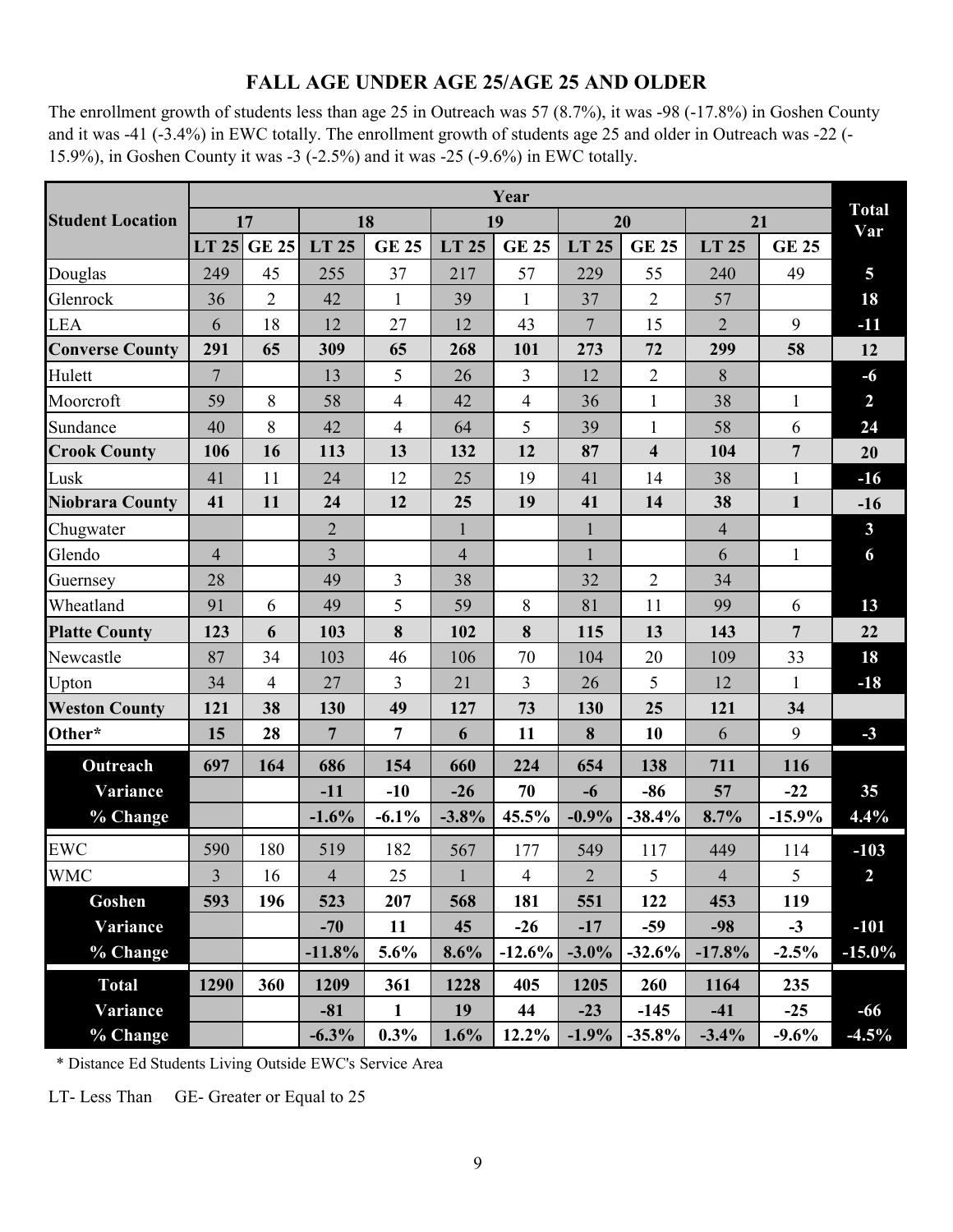#### **FALL AGE UNDER 25/AGE 25 AND OLDER**

<span id="page-11-0"></span>

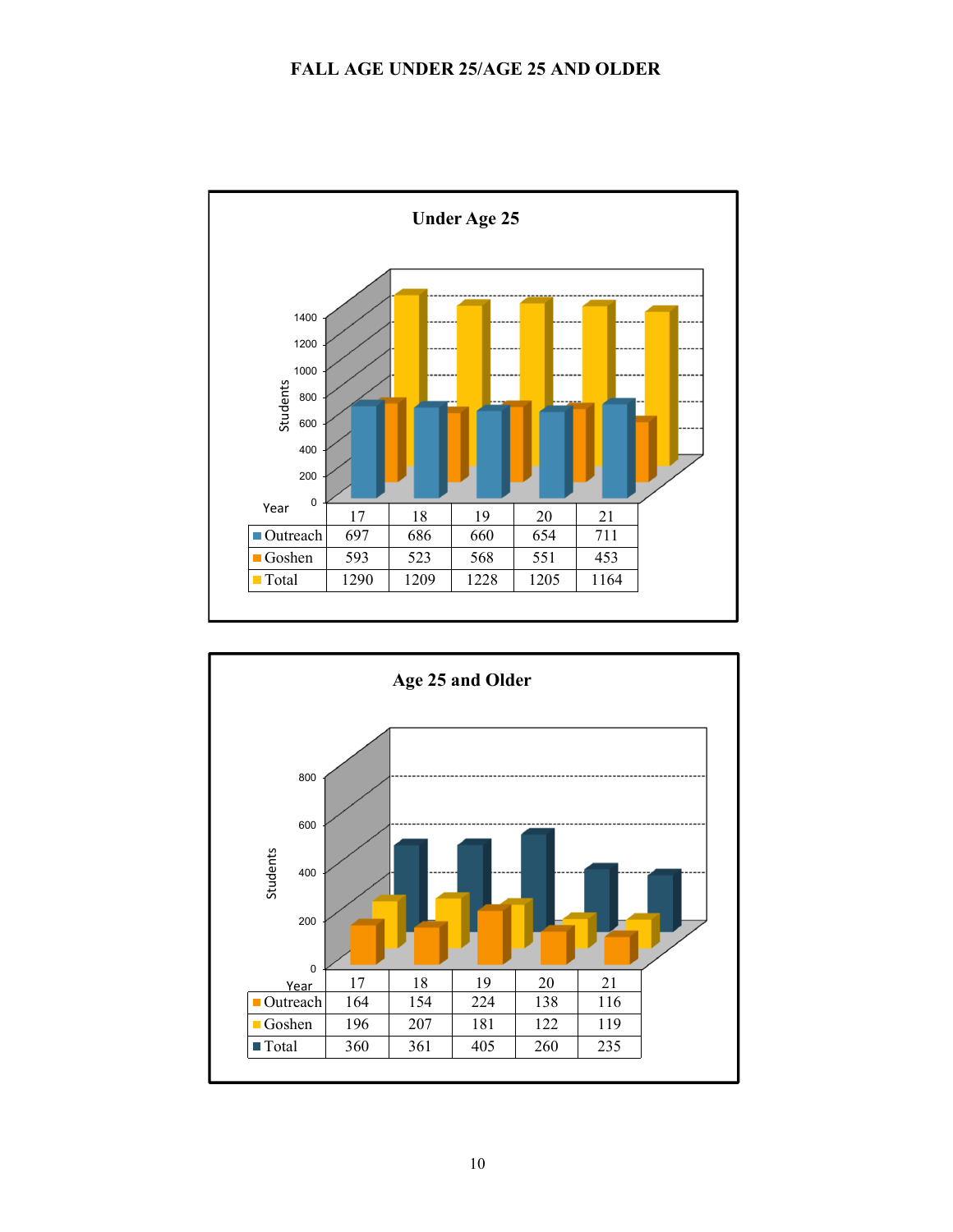#### **FALL FTE BY LOCATION**

The total FTE growth in EWC was -86.08 (-8.2%) compared to last Fall. The growth in Goshen County was -59.41 (-10.1%) and the growth in Outreach was -26.67 (-5.7%). Outreach accounted for 45.4% and Goshen County accounted for 54.6% of the FTE.

| <b>Student Location</b><br>Var<br>17<br>19<br>20<br>18<br>21                         | Avg.     |
|--------------------------------------------------------------------------------------|----------|
|                                                                                      |          |
| $-3.75$<br>201.58<br>191.08<br>187.33<br>193.58<br>167.92<br><b>Douglas</b>          | 150.83   |
| 5.75<br><b>Glenrock</b><br>24.92<br>24.75<br>31.58<br>15.75<br>25.83                 | 24.57    |
| 31.92<br>46.50<br>63.58<br>30.25<br><b>LEA</b><br>17.50<br>$-12.75$                  | 37.95    |
| 273.00<br>256.25<br>$-10.75$<br><b>Converse County</b><br>241.25<br>247.17<br>236.42 | 250.82   |
| $-0.67$<br><b>Hulett</b><br>6.42<br>10.08<br>3.33<br>3.58<br>4.00                    | 5.48     |
| $-7.92$<br>Moorcroft<br>50.33<br>35.50<br>26.83<br>18.92<br>39.58                    | 34.23    |
| 19.17<br>21.25<br>34.58<br>27.58<br>25.83<br>$-1.75$<br><b>Sundance</b>              | 25.68    |
| 78.00<br>80.17<br>48.08<br><b>Crook County</b><br>62.33<br>58.42<br>$-10.33$         | 65.40    |
| 21.83<br>10.67<br>$-12.42$<br>13.50<br>20.75<br>8.33<br>Lusk                         | 15.02    |
| 21.83<br>13.50<br>8.33<br>Nobrara County<br>10.67<br>20.75<br>$-12.42$               | 15.02    |
| $-0.17$<br>0.00<br>0.83<br>1.25<br>0.75<br>1.42<br>Chugwater                         | 0.85     |
| 3.83<br>1.00<br><b>Glendo</b><br>1.58<br>1.50<br>0.25<br>4.08                        | 1.68     |
| $-5.92$<br>10.83<br>20.08<br>15.42<br>17.17<br>11.25<br><b>Guernsey</b>              | 14.95    |
| 23.33<br>38.92<br>$-0.92$<br>Wheatland<br>52.67<br>15.50<br>39.83                    | 34.05    |
| 64.50<br>37.92<br>41.08<br>55.50<br><b>Platte County</b><br>58.67<br>$-3.17$         | 51.53    |
| 14.83<br>72.42<br><b>Newcastle</b><br>45.92<br>66.75<br>64.00<br>78.83               | 65.58    |
| $-4.08$<br>11.08<br>4.75<br><b>Upton</b><br>12.67<br>9.00<br>8.83                    | 9.27     |
| 72.83<br><b>Weston County</b><br>58.59<br>77.83<br>83.58<br>81.42<br>10.75           | 74.85    |
| Other*<br>11.75<br>3.67<br>6.42<br>6.42<br>7.17<br>$-0.75$                           | 7.08     |
| $-26.67$<br>460.25<br>465.00<br><b>Outreach</b><br>481.08<br>478.83<br>438.33        | 464.70   |
| 20.83<br>$-13.83$<br>Variance<br>$-2.25$<br>$-26.67$                                 |          |
| 4.5%<br>% Change<br>$-0.5%$<br>$-2.9%$<br>$-5.7\%$                                   |          |
| $-58.08$<br><b>EWC</b><br>580.08<br>658.75<br>612.83<br>623.67<br>522.00             | 599.47   |
| $-1.33$<br><b>WMC</b><br>5.33<br>9.92<br>3.83<br>6.83<br>5.50                        |          |
| $-59.41$<br><b>Goshen</b><br>627.50<br>668.67<br>618.17<br>586.91<br>527.50          | 605.75   |
| 9.33<br>$-40.59$<br>Variance<br>$-50.50$<br>$-59.41$                                 |          |
| $-10.1%$<br>% Change<br>$-7.6%$<br>1.5%<br>$-6.5%$                                   |          |
| $-86.08$<br>1,099.25<br><b>Total</b><br>1,128.92<br>1,106.33<br>1,051.92<br>965.83   | 1,070.45 |
| Variance<br>7.08<br>$-54.42$<br>$-86.08$<br>$-29.67$                                 |          |
| $-2.6%$<br>$0.6\%$<br>$-4.9%$<br>$-8.2\%$<br>% Change                                |          |

\* Distance Education Students Living Outside the EWC Service Area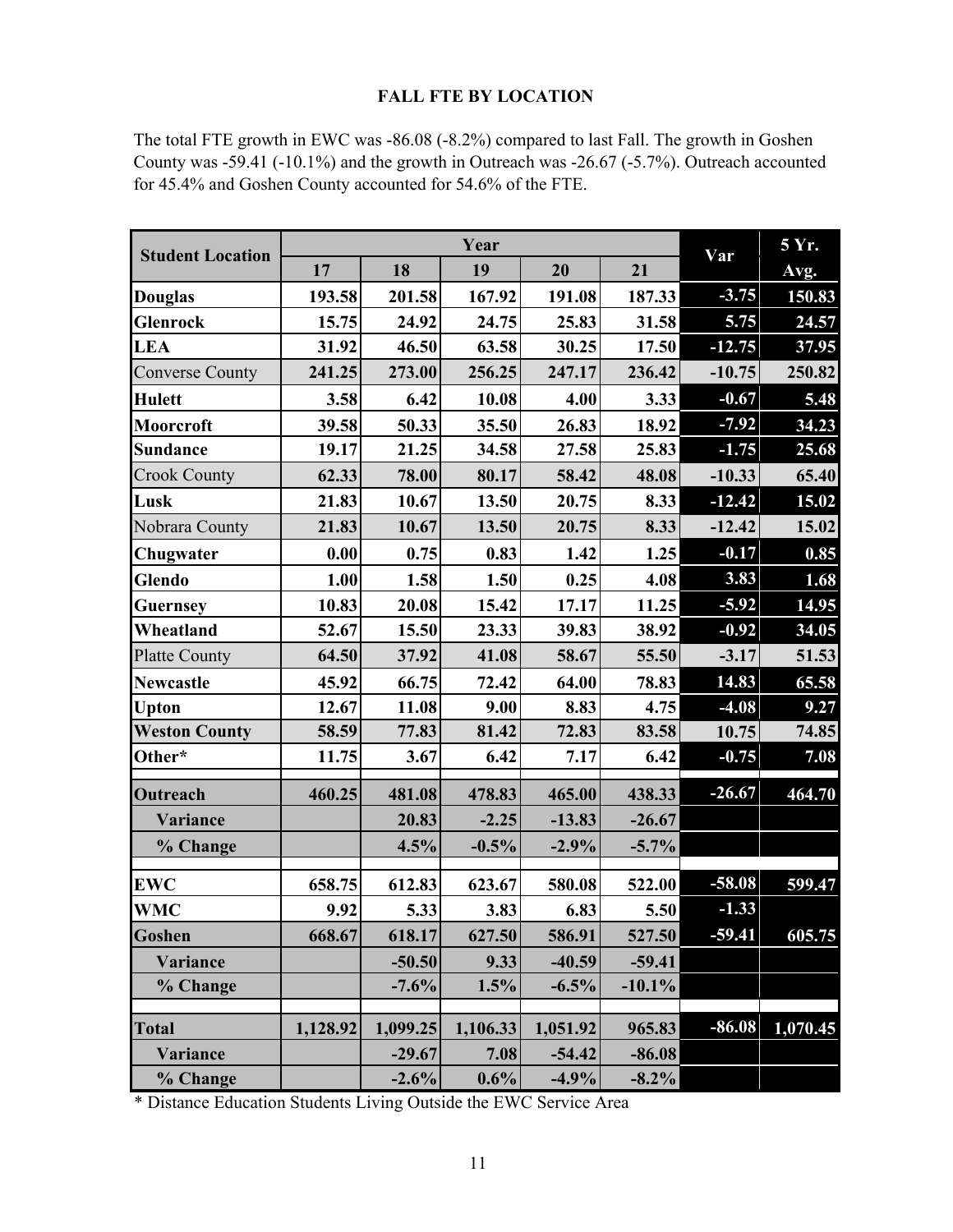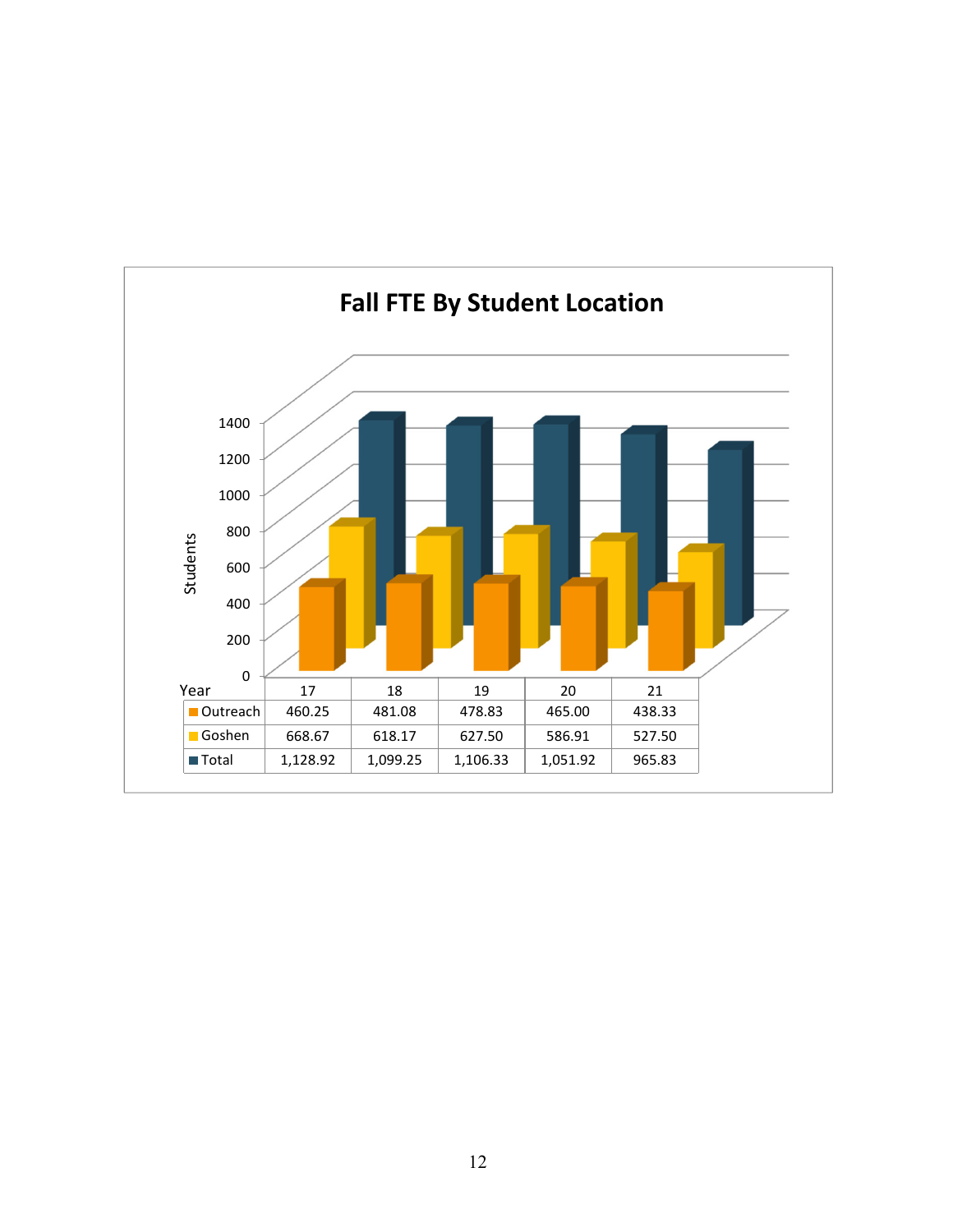|                        | <b>Fall 2019</b>      |            | <b>Fall 2020</b>      |            | <b>Fall 2021</b>      |            |  |
|------------------------|-----------------------|------------|-----------------------|------------|-----------------------|------------|--|
| <b>Course Location</b> | No.<br><b>Courses</b> | <b>FTE</b> | No.<br><b>Courses</b> | <b>FTE</b> | No.<br><b>Courses</b> | <b>FTE</b> |  |
| Douglas                | 27                    | 96.75      | 25                    | 104.50     | 26                    | 113.67     |  |
| Glenrock               | $\overline{7}$        | 15.42      | 9                     | 30.33      | $\overline{7}$        | 23.00      |  |
|                        |                       |            |                       |            |                       |            |  |
| Hulett                 | $\overline{7}$        | 7.58       | $\overline{3}$        | 2.25       | $\mathbf{1}$          | 1.50       |  |
| Moorcroft              | 25                    | 24.00      | 23                    | 20.17      | 18                    | 15.33      |  |
| Sundance               | 16                    | 18.75      | 18                    | 14.58      | 22                    | 13.75      |  |
|                        |                       |            |                       |            |                       |            |  |
| Lusk                   | 5                     | 4.08       | 9                     | 7.58       | $\overline{7}$        | 7.75       |  |
|                        |                       |            |                       |            |                       |            |  |
| Chugwater              |                       |            |                       |            |                       |            |  |
| Glendo                 | $\overline{2}$        | 1.00       | 1                     | 0.25       | 1                     | 1.67       |  |
| Guernsey               | 9                     | 10.08      | 13                    | 12.17      | 10                    | 10.33      |  |
| Wheatland              | 5                     | 15.75      | 10                    | 26.75      | 9                     | 32.00      |  |
|                        |                       |            |                       |            |                       |            |  |
| Newcastle              | 34                    | 42.67      | 31                    | 41.17      | 34                    | 54.42      |  |
| Upton                  | 5                     | 2.83       | 5                     | 3.75       | 3                     | 1.17       |  |
|                        |                       |            |                       |            |                       |            |  |
|                        |                       |            |                       |            |                       |            |  |
| Goshen                 | 32                    | 55.08      | 38                    | 50.17      | 28                    | 37.00      |  |
|                        |                       |            |                       |            |                       |            |  |
|                        |                       |            |                       |            |                       |            |  |

## **FALL CONCURRENT COURSES**

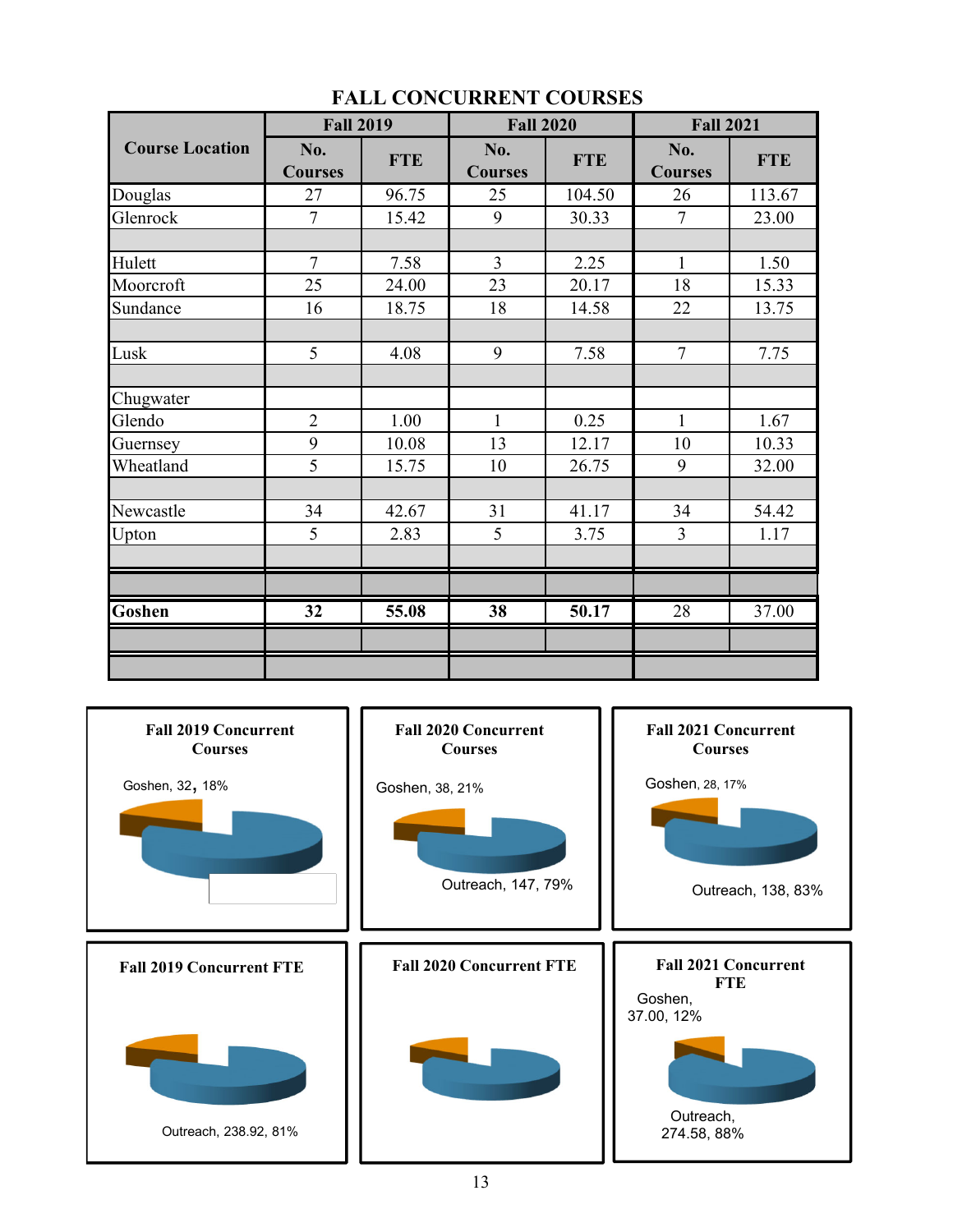#### **FALL HIGH SCHOOL STUDENT HEADCOUNT**

High school students enrolled in EWC credit classes went up 188 compared to Fall 2020. Full-time HS students went up 20 and part-time HS students went up 168.

| Douglas   | 16             | 167            | 183            | 24             | 127          | 151          | 28             | 178            | 206            |  |
|-----------|----------------|----------------|----------------|----------------|--------------|--------------|----------------|----------------|----------------|--|
| Glenrock  | 6              | 33             | 39             | $\overline{2}$ | 15           | 17           | 10             | 47             | 57             |  |
|           |                |                |                |                |              |              |                |                |                |  |
| Hulett    | $\overline{2}$ | 24             | 26             |                | 6            | 6            |                | 8              | 8              |  |
| Moorcroft | 17             | 25             | 42             | $\tau$         | 27           | 34           | $\overline{4}$ | 34             | 38             |  |
| Sundance  | 9              | 54             | 63             | 8              | 30           | 38           | 6              | 50             | 56             |  |
|           |                |                |                |                |              |              |                |                |                |  |
| Lusk      |                | 22             | 22             |                | 20           | 20           |                | 38             | 38             |  |
|           |                |                |                |                |              |              |                |                |                |  |
| Chugwater |                | $\mathbf{1}$   | $\mathbf{1}$   |                |              |              |                | $\overline{4}$ | $\overline{4}$ |  |
| Glendo    |                | $\overline{4}$ | $\overline{4}$ |                |              |              |                | $\overline{4}$ | $\overline{4}$ |  |
| Guernsey  | $\overline{2}$ | 32             | 34             |                | 25           | 25           | $\mathbf{1}$   | 33             | 34             |  |
| Wheatland |                | 56             | 56             |                | 44           | 44           |                | 96             | 96             |  |
|           |                |                |                |                |              |              |                |                |                |  |
| Newcastle | $\overline{4}$ | 94             | 98             | 10             | 81           | 91           | 20             | 81             | 101            |  |
| Upton     |                | 21             | 21             |                | 19           | 19           |                | 12             | 12             |  |
|           |                |                |                |                |              |              |                |                |                |  |
| Other     |                |                |                |                | $\mathbf{1}$ | $\mathbf{1}$ |                | $\mathbf{1}$   | $\mathbf{1}$   |  |
|           |                |                |                |                |              |              |                |                |                |  |
| Goshen    | 14             | 162            | 176            | 11             | 136          | 147          | 13             | 113            | 126            |  |
|           |                |                |                |                |              |              |                |                |                |  |
|           |                |                |                |                |              |              |                |                |                |  |



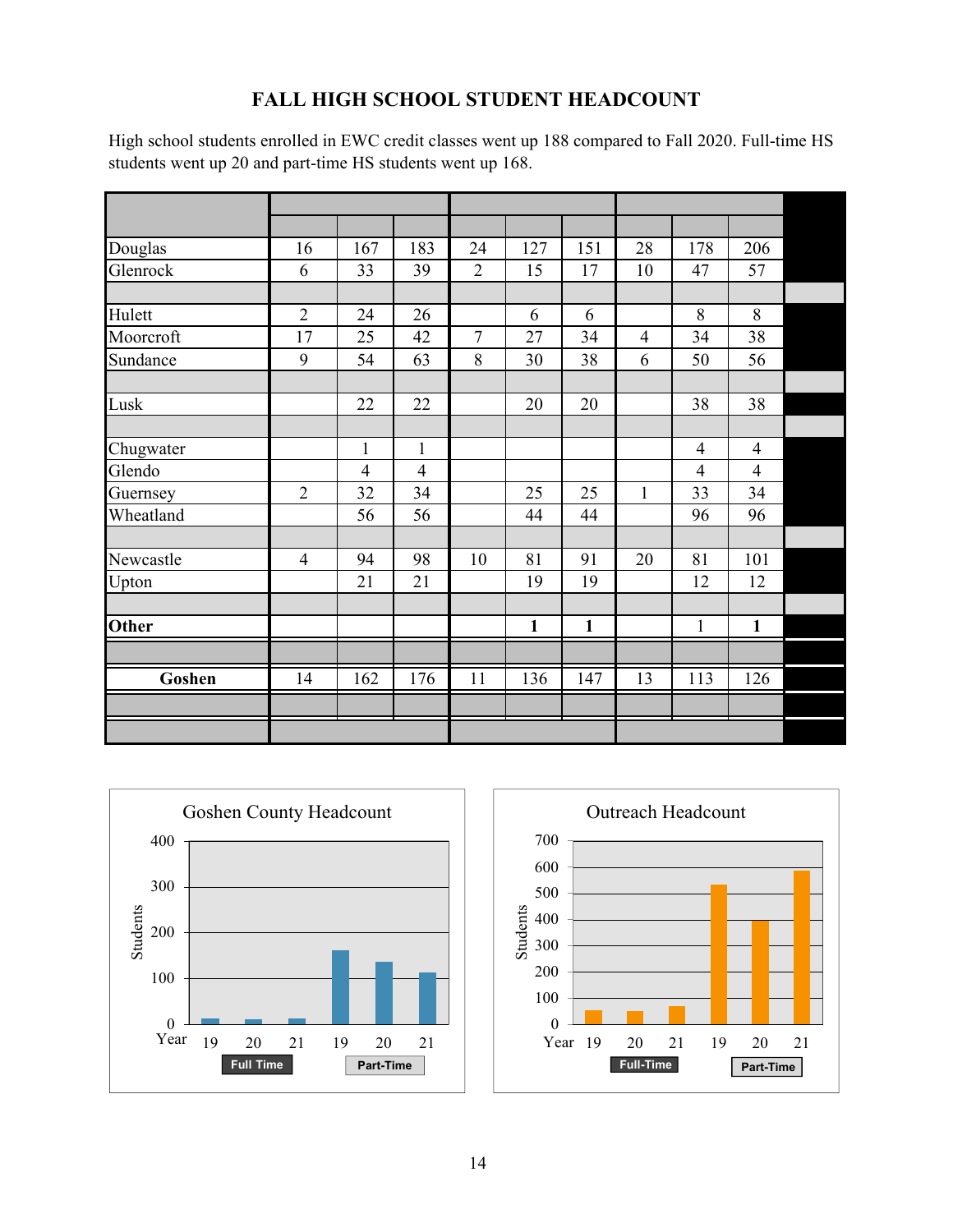| <b>Student Location</b> | Concurrent<br><b>Courses Only</b> |                |                | <b>Regular Courses</b><br>Only |                |                         | <b>Both Concurrent</b><br>and Regular<br><b>Courses</b> |                 |                | <b>All High School</b><br><b>Students</b> |           |                |
|-------------------------|-----------------------------------|----------------|----------------|--------------------------------|----------------|-------------------------|---------------------------------------------------------|-----------------|----------------|-------------------------------------------|-----------|----------------|
|                         | <b>FT</b>                         | PT             | <b>Total</b>   | <b>FT</b>                      | PT             | <b>Total</b>            | <b>FT</b>                                               | <b>PT</b>       | <b>Total</b>   | <b>FT</b>                                 | <b>PT</b> | <b>Total</b>   |
| Douglas                 | 25                                | 160            | 185            |                                | $\overline{2}$ | $\overline{2}$          | $\overline{3}$                                          | 16              | 19             | 28                                        | 178       | 206            |
| Glenrock                | 1                                 | 43             | 44             |                                | $\mathbf{1}$   | 1                       | 9                                                       | 3               | 12             | 10                                        | 47        | 57             |
| <b>Converse County</b>  | 26                                | 203            | 229            |                                | $\mathbf{3}$   | $\overline{\mathbf{3}}$ | 12                                                      | 19              | 31             | 38                                        | 225       | 263            |
| Hulett                  |                                   | $\overline{2}$ | $\overline{2}$ |                                | $\overline{2}$ | $\overline{2}$          |                                                         | $\overline{4}$  | $\overline{4}$ |                                           | 8         | 8              |
| Moorcroft               | $\mathbf{1}$                      | 21             | 22             |                                | 1              | 1                       | 3                                                       | 12              | 15             | 4                                         | 34        | 38             |
| Sundance                |                                   | 34             | 34             | 1                              | 6              | $\overline{7}$          | 5                                                       | 10              | 15             | 6                                         | 50        | 56             |
| <b>Crook County</b>     | $\mathbf{1}$                      | 57             | 58             | $\mathbf{1}$                   | 9              | 10                      | 8                                                       | 26              | 34             | 10                                        | 92        | 102            |
| Lusk                    |                                   | 38             | 38             |                                |                |                         |                                                         |                 |                |                                           | 38        | 38             |
| <b>Niobrara County</b>  |                                   | 38             | 38             |                                |                |                         |                                                         |                 |                |                                           | 38        | 38             |
| Chugwater               |                                   |                |                |                                | $\overline{4}$ | $\overline{4}$          |                                                         |                 |                |                                           | 4         | $\overline{4}$ |
| Glendo                  |                                   | 4              | $\overline{4}$ |                                |                |                         |                                                         |                 |                |                                           | 4         | $\overline{4}$ |
| Guernsey                |                                   | 32             | 32             |                                |                |                         | $\mathbf{1}$                                            | 1               | $\overline{2}$ | 1                                         | 33        | 34             |
| Wheatland               |                                   | 78             | 78             |                                | $\overline{2}$ | $\overline{2}$          |                                                         | 16              | 16             |                                           | 96        | 96             |
| <b>Platte County</b>    |                                   | 114            | 114            |                                | 6              | 6                       | 1                                                       | 17              | 18             | 1                                         | 137       | 138            |
| Newcastle               | $\overline{4}$                    | 68             | 72             |                                |                |                         | 16                                                      | 13              | 29             | 20                                        | 81        | 101            |
| Upton                   |                                   | 5              | 5              |                                | $\overline{2}$ | $\overline{2}$          |                                                         | 5               | 5              |                                           | 12        | 12             |
| <b>Weston County</b>    | 4                                 | 73             | 77             |                                | $\overline{2}$ | $\overline{2}$          | 16                                                      | 18              | 34             | 20                                        | 93        | 113            |
| Other*                  |                                   |                |                |                                | 1              | $\mathbf{1}$            |                                                         |                 |                |                                           | 1         | 1              |
| Outreach                | 31                                | 485            | 516            | 1                              | 21             | 22                      | 37                                                      | 80              | 117            | 69                                        | 586       | 655            |
| Goshen                  | $\overline{2}$                    | 76             | 78             |                                | 22             | 22                      | 11                                                      | 15              | 26             | 13                                        | 113       | 126            |
| <b>Total</b>            | $\overline{33}$                   | 561            | 594            |                                | 43             | 44                      | 48                                                      | $\overline{95}$ | 143            | 82                                        | 699       | 781            |

#### **FALL HIGH SCHOOL STUDENT HEADCOUNT**

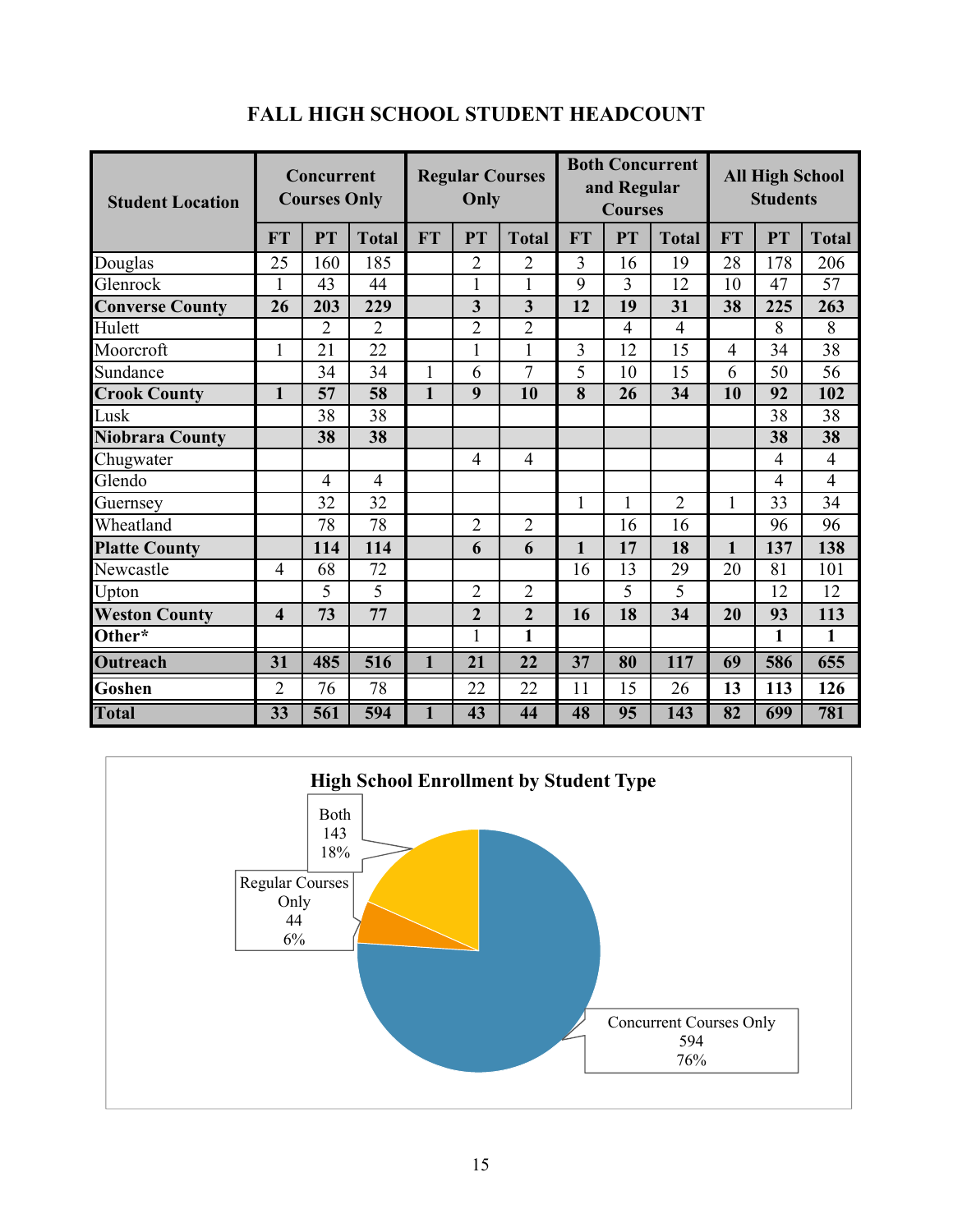## **FALL DISTANCE EDUCATION COURSES**

The headcount of Distance Education went down 335 students compared to Fall 2020. The total Distance FTE went down 73.50 compared to Fall 2020. The total number of distance sections was 84 (88 in Fall 2020).

| <b>Course Delivery</b> |                 | <b>Fall 2019</b> |            |    | <b>Fall 2020</b>         |            | <b>Fall 2021</b>      |                 |            |  |
|------------------------|-----------------|------------------|------------|----|--------------------------|------------|-----------------------|-----------------|------------|--|
| <b>Location</b>        | <b>Sections</b> | <b>Students</b>  | <b>FTE</b> |    | <b>Sections Students</b> | <b>FTE</b> | Sections <sup>1</sup> | <b>Students</b> | <b>FTE</b> |  |
| <b>Douglas</b>         |                 |                  |            |    | 39                       | 13.00      |                       |                 |            |  |
| Goshen                 | 67              | 784              | 174.83     | 75 | 1002                     | 222.42     | 78                    | 725             | 167.42     |  |
| Lusk                   |                 | 22               | 4.08       |    | 40                       | 7.58       | $\mathfrak b$         | 35              | 6.75       |  |
| <b>Sundance</b>        |                 |                  |            |    | 14                       | 4.67       |                       |                 |            |  |
| <b>Total</b>           | 72              | 806              | 178.91     | 88 | 1095                     | 247.67     | 84                    | 760             | 174.17     |  |

| <b>Course Delivery</b> |    | <b>Fall 2019</b>             |            |    | <b>Fall 2020</b>  |            | <b>Fall 2021</b> |                 |            |  |
|------------------------|----|------------------------------|------------|----|-------------------|------------|------------------|-----------------|------------|--|
| <b>Method</b>          |    | <b>Sections   Students  </b> | <b>FTE</b> |    | Sections Students | <b>FTE</b> | Sections         | <b>Students</b> | <b>FTE</b> |  |
|                        |    |                              |            |    |                   |            |                  |                 |            |  |
| Internet               | 72 | 806                          | 178.91     | 88 | 1095              | 247.67     | 84               | 760             | 174.17     |  |
| <b>Total</b>           |    | 806                          | 178.91     | 88 | 1095              | 247.67     | 84               | 760             | 174.17     |  |
|                        |    |                              |            |    |                   |            |                  |                 |            |  |
| % of Total FTE         |    | 16.17%                       |            |    | 23.54%            |            |                  | 18.03%          |            |  |

The numbers of students are duplicated headcounts

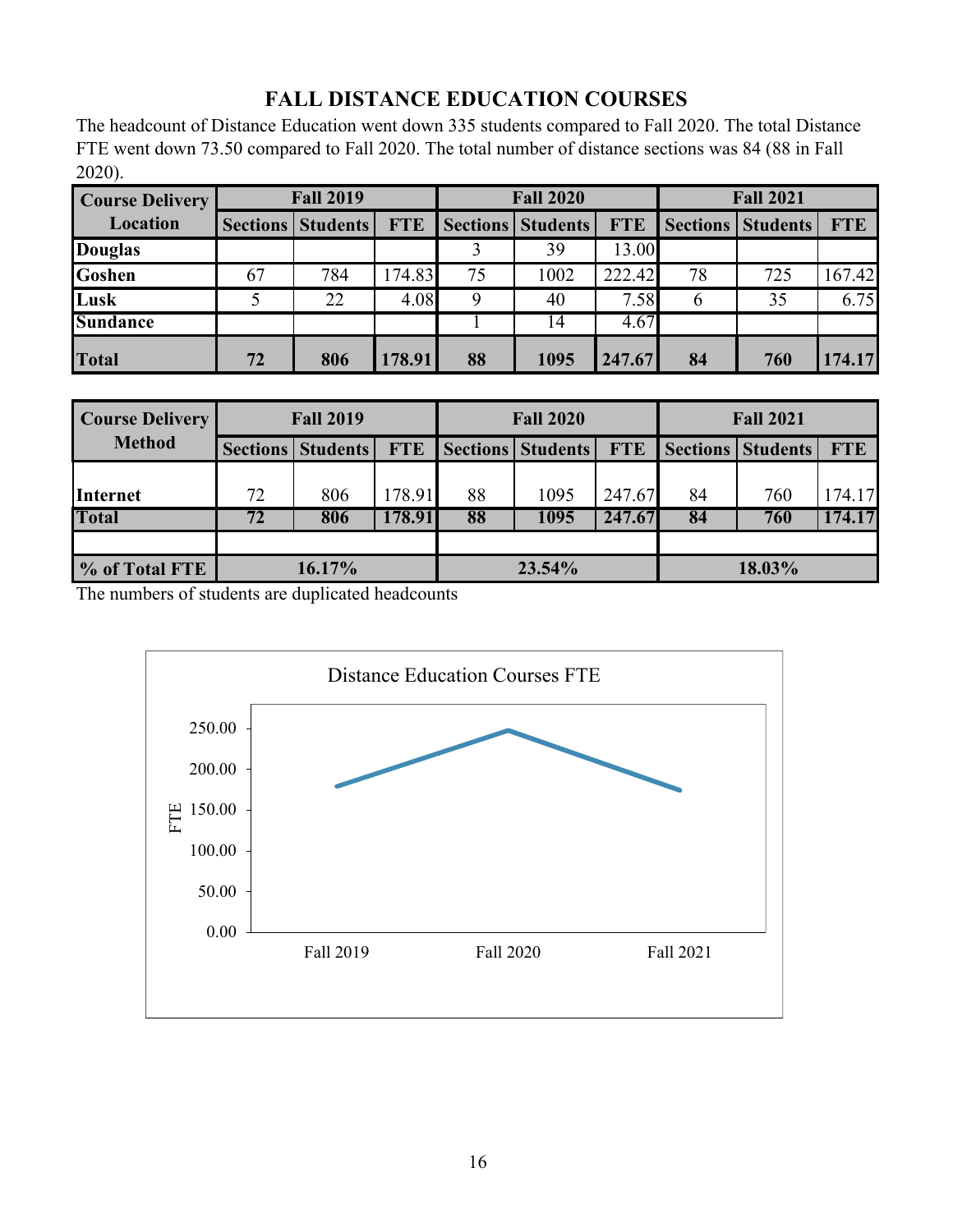## **FALL DISTANCE EDUCATION STUDENTS\* Full-Time / Part-time**

70.1% of the Outreach Distance Students are Part-Time students. However, 66.5% of the Goshen County Distance Education students are Full-Time students.

|                         |                | <b>Fall 2019</b> |                |                  | <b>Fall 2020</b> |              |                | <b>Fall 2021</b> |                |
|-------------------------|----------------|------------------|----------------|------------------|------------------|--------------|----------------|------------------|----------------|
| <b>Student Location</b> | <b>FT</b>      | PT               | <b>Total</b>   | <b>FT</b>        | PT               | <b>Total</b> | <b>FT</b>      | PT               | <b>Total</b>   |
| Douglas                 | 9              | 45               | 54             | 36               | 30               | 66           | 20             | 22               | 42             |
| Glenrock                | $\mathbf{1}$   | $\mathbf{1}$     | $\overline{2}$ |                  | $\mathbf{1}$     | $\mathbf{1}$ | 8              | $\mathbf{1}$     | 9              |
| <b>LEA</b>              |                | $\mathbf{1}$     | $\mathbf{1}$   |                  | 3                | 3            |                |                  |                |
| <b>Converse County</b>  | 10             | 47               | 57             | 36               | 34               | 70           | 28             | 23               | 51             |
| Hulett                  | $\overline{2}$ | 7                | 9              |                  | 6                | 6            |                | 6                | 6              |
| Moorcroft               | $\overline{4}$ | $\mathbf{1}$     | 5              | 3                |                  | 3            |                | 3                | 3              |
| Sundance                | 9              | 12               | 21             | 8                | 18               | 26           | 6              | 17               | 23             |
| <b>Crook County</b>     | 15             | 20               | 35             | 11               | 24               | 35           | 6              | 26               | 32             |
| Lusk                    | $\mathbf{1}$   | 20               | 21             |                  | 40               | 40           |                | 35               | 35             |
| <b>Niobrara County</b>  | $\mathbf{1}$   | 20               | 21             |                  | 40               | 40           |                | 35               | 35             |
| Chugwater               |                | $\mathbf{1}$     | $\mathbf{1}$   | $\mathbf{1}$     |                  | $\mathbf{1}$ |                | $\mathbf{1}$     | $\mathbf{1}$   |
| Glendo                  |                |                  |                |                  |                  |              | $\mathbf{1}$   |                  | $\mathbf{1}$   |
| Guernsey                | $\mathbf{1}$   | $\overline{7}$   | 8              | $\mathbf{1}$     | $\overline{2}$   | 3            | $\mathbf{1}$   | $\mathbf{1}$     | $\overline{2}$ |
| Wheatland               | $\overline{2}$ | 10               | 12             | $\overline{7}$   | $\overline{7}$   | 14           | $\overline{4}$ | 19               | 23             |
| <b>Platte County</b>    | $\overline{3}$ | 18               | 21             | $\boldsymbol{9}$ | 9                | 18           | 6              | 21               | 27             |
| Newcastle               | 5              | 17               | 22             | 12               | 21               | 33           | 17             | 11               | 28             |
| Upton                   |                | 14               | 14             |                  | 14               | 14           |                | 8                | 8              |
| <b>Weston County</b>    | 5              | 31               | 36             | 12               | 35               | 47           | 17             | 19               | 36             |
| Other                   | $\mathbf{1}$   | 15               | 16             |                  | 15               | 15           | $\mathbf{1}$   | 12               | 13             |
| Outreach                | 35             | 151              | 186            | 68               | 157              | 225          | 58             | 136              | 194            |
| Goshen                  | 171            | 92               | 263            | 219              | 112              | 331          | 143            | 72               | 215            |
| <b>Total</b>            | 206            | 243              | 449            | 287              | 269              | 556          | 201            | 208              | 409            |
| % of Total Students     |                | 27.46%           |                |                  | 37.87%           |              |                | 29.17%           |                |

\*Students who take at least one DL course, no matter whether they take FF courses as well or not.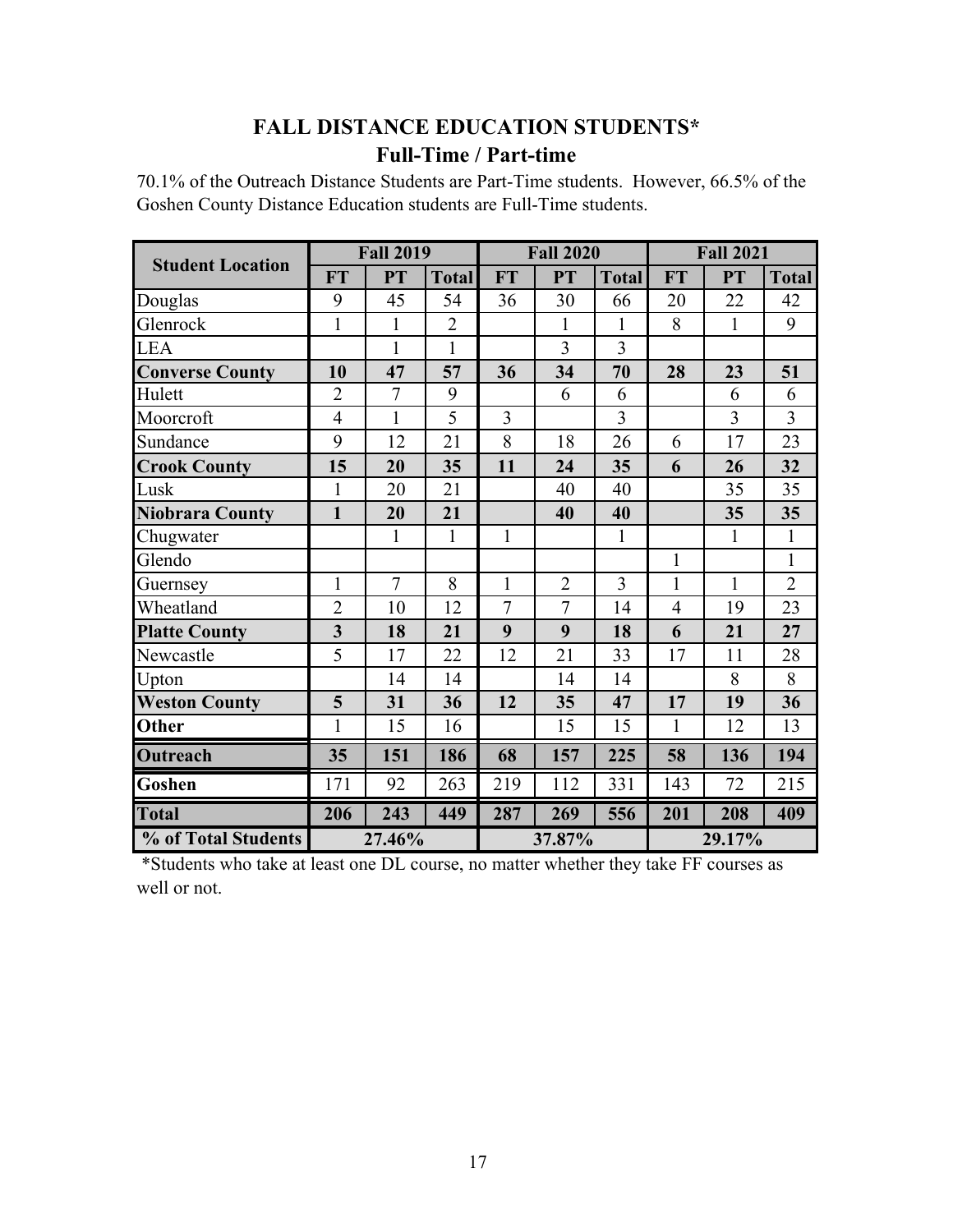# **FALL DISTANCE EDUCATION STUDENTS**

**Age** 

77.8% of the Outreach Distance Students are under the age of 25 and 82.7% of the Goshen County Distance Education students are under the age of 25.

|                         |              | <b>Fall 2019</b> |                |                | <b>Fall 2020</b>        |                |                | <b>Fall 2021</b>        |                |
|-------------------------|--------------|------------------|----------------|----------------|-------------------------|----------------|----------------|-------------------------|----------------|
| <b>Student Location</b> | LT 25        | <b>GE 25</b>     | <b>Total</b>   | LT 25          | <b>GE 25</b>            | <b>Total</b>   | LT 25          | <b>GE 25</b>            | <b>Total</b>   |
| Douglas                 | 25           | 29               | 54             | 35             | 31                      | 66             | 22             | 20                      | 42             |
| Glenrock                | $\mathbf{1}$ | $\mathbf{1}$     | $\overline{2}$ |                | $\mathbf{1}$            | $\mathbf{1}$   | 9              |                         | 9              |
| <b>LEA</b>              |              | $\mathbf{1}$     | $\mathbf{1}$   |                | $\overline{3}$          | $\overline{3}$ |                |                         |                |
| <b>Converse County</b>  | 26           | 31               | 57             | 35             | 35                      | 70             | 31             | 20                      | 51             |
| Hulett                  | 6            | 3                | 9              | $\overline{4}$ | $\overline{2}$          | 6              | 6              |                         | 6              |
| Moorcroft               | 3            | $\overline{2}$   | 5              | $\overline{2}$ | $\mathbf{1}$            | $\overline{3}$ | $\overline{2}$ | $\mathbf{1}$            | $\overline{3}$ |
| Sundance                | 19           | $\overline{2}$   | 21             | 26             |                         | 26             | 21             | $\overline{2}$          | 23             |
| <b>Crook County</b>     | 28           | 7                | 35             | 32             | $\overline{\mathbf{3}}$ | 35             | 29             | $\overline{\mathbf{3}}$ | 32             |
| Lusk                    | 19           | $\overline{2}$   | 21             | 39             | $\mathbf{1}$            | 40             | 34             | $\mathbf{1}$            | 35             |
| <b>Niobrara County</b>  | 19           | $\overline{2}$   | 21             | 39             | $\mathbf{1}$            | 40             | 34             | $\mathbf{1}$            | 35             |
| Chugwater               | $\mathbf{1}$ |                  | $\mathbf{1}$   | $\mathbf{1}$   |                         | $\mathbf{1}$   | $\mathbf{1}$   |                         | $\mathbf{1}$   |
| Glendo                  |              |                  |                |                |                         |                | $\mathbf{1}$   |                         | $\mathbf{1}$   |
| Guernsey                | 8            |                  | 8              | $\overline{2}$ | 1                       | $\overline{3}$ | $\overline{2}$ |                         | $\overline{2}$ |
| Wheatland               | 5            | $\overline{7}$   | 12             | 6              | 8                       | 14             | 18             | 5                       | 23             |
| <b>Platte County</b>    | 14           | 7                | 21             | 9              | 9                       | 18             | 22             | 5                       | 27             |
| Newcastle               | 15           | 7                | 22             | 28             | 5                       | 33             | 23             | 5                       | 28             |
| Upton                   | 11           | 3                | 14             | 10             | $\overline{4}$          | 14             | 7              | $\mathbf{1}$            | 8              |
| <b>Weston County</b>    | 26           | 10               | 36             | 38             | 9                       | 47             | 30             | 6                       | 36             |
| Other                   | 6            | 10               | 16             | 6              | 9                       | 15             | 5              | 8                       | 13             |
| Outreach                | 119          | 67               | 186            | 159            | 66                      | 225            | 151            | 43                      | 194            |
| Goshen                  | 230          | 33               | 263            | 282            | 48                      | 330            | 177            | 37                      | 214            |
| <b>Total</b>            | 349          | 100              | 449            | 441            | 114                     | 555            | 328            | 80                      | 408            |

Unduplicated headcount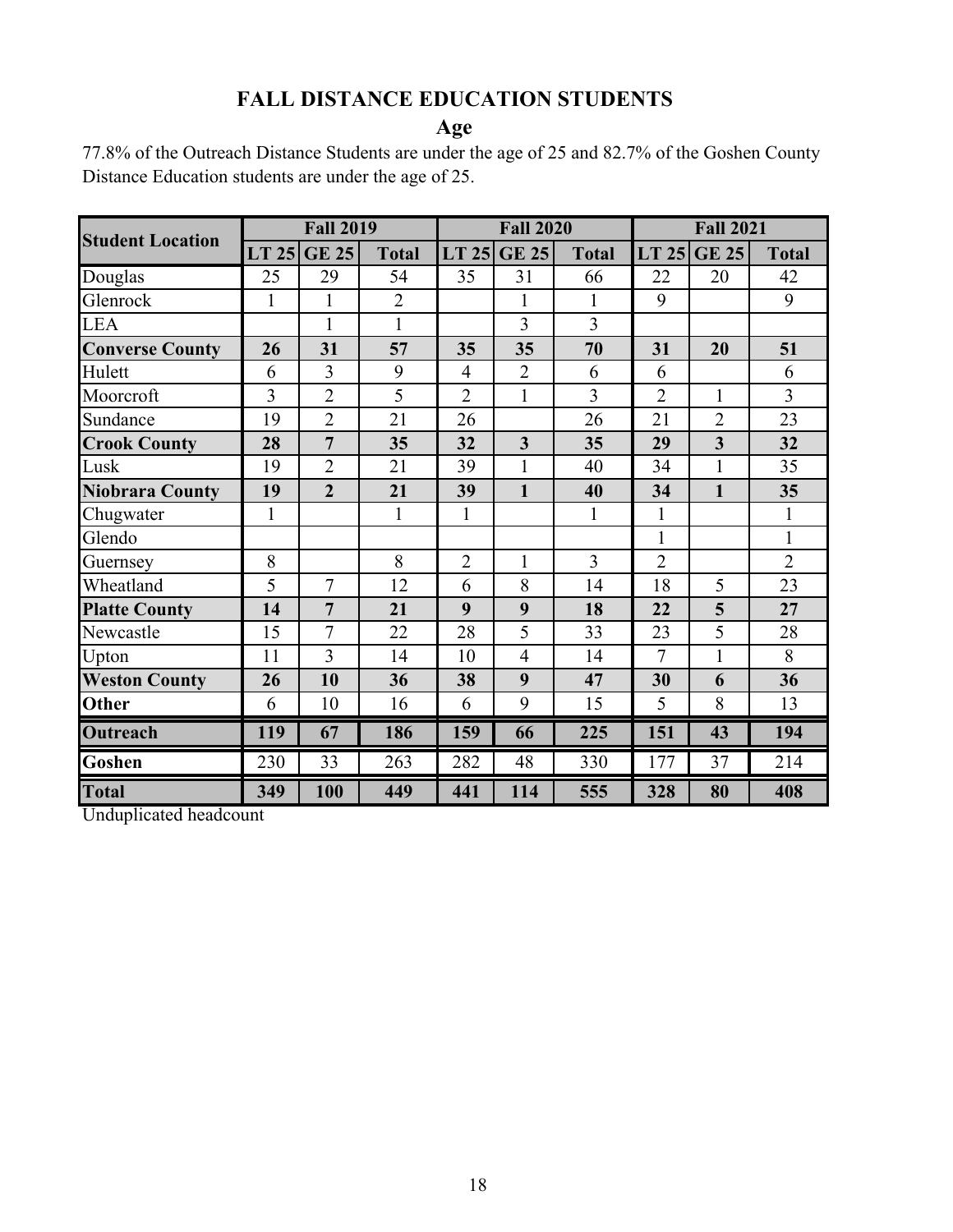| <b>Course Location</b> |                 | <b>Fall 2019</b> |            |                 | <b>Fall 2020</b> |            | <b>Fall 2021</b> |                 |            |  |
|------------------------|-----------------|------------------|------------|-----------------|------------------|------------|------------------|-----------------|------------|--|
|                        | <b>Sections</b> | <b>Students</b>  | <b>FTE</b> | <b>Sections</b> | <b>Students</b>  | <b>FTE</b> | <b>Sections</b>  | <b>Students</b> | <b>FTE</b> |  |
| Douglas                | 1               | 7                | 1.75       | 1               | 17               | 4.25       | 1                | 18              | 4.50       |  |
| Glenrock               | 1               | 13               | 3.25       | 1               | 7                | 1.75       | 1                | 6               | 1.50       |  |
| <b>Converse County</b> | $\overline{2}$  | 20               | 5.00       | $\overline{2}$  | 24               | 6.00       | $\overline{2}$   | 24              | 6.00       |  |
| Hulett                 |                 |                  |            |                 |                  |            |                  |                 |            |  |
| Moorcroft              |                 |                  |            |                 |                  |            |                  |                 |            |  |
| Sundance               |                 |                  |            |                 |                  |            |                  |                 |            |  |
| <b>Crook County</b>    |                 |                  |            |                 |                  |            |                  |                 |            |  |
| Lusk                   |                 |                  |            |                 |                  |            |                  |                 |            |  |
| <b>Niobrara County</b> |                 |                  |            |                 |                  |            |                  |                 |            |  |
| Chugwater              |                 |                  |            |                 |                  |            |                  |                 |            |  |
| Glendo                 | 2               | $\overline{2}$   | 0.50       |                 |                  |            |                  |                 |            |  |
| Guernsey               |                 |                  |            |                 |                  |            |                  |                 |            |  |
| Wheatland              |                 |                  |            |                 |                  |            |                  |                 |            |  |
| <b>Platte County</b>   | $\overline{2}$  | $\overline{2}$   | 0.50       |                 |                  |            |                  |                 |            |  |
| Newcastle              | 3               | 5                | 1.08       | 1               | 6                | 1.50       | 1                | 16              | 4.00       |  |
| Upton                  |                 |                  |            |                 |                  |            |                  |                 |            |  |
| <b>Weston County</b>   | 3               | 5                | 1.08       | $\mathbf{1}$    | 6                | 1.50       | $\mathbf{1}$     | 16              | 4.00       |  |
| Outreach               | 7               | 27               | 6.58       | 3               | 30               | 7.50       | $\mathbf{3}$     | 40              | 10.00      |  |
| Goshen                 | 9               | 161              | 35.42      | 9               | 104              | 23.67      | 6                | 48              | 11.17      |  |
| <b>Total</b>           | 16              | 188              | 42.00      | 12              | 134              | 31.17      | 9                | 88              | 21.17      |  |

## **FALL DEVELOPMENTAL COURSES BY LOCATION**

## **FALL DEVELOPMENTAL COURSES BY COURSE**

| Course           | <b>Fall 2019</b> |                 |            |                 | <b>Fall 2020</b> |            | <b>Fall 2021</b> |                 |            |  |
|------------------|------------------|-----------------|------------|-----------------|------------------|------------|------------------|-----------------|------------|--|
|                  | <b>Sections</b>  | <b>Students</b> | <b>FTE</b> | <b>Sections</b> | <b>Students</b>  | <b>FTE</b> | <b>Sections</b>  | <b>Students</b> | <b>FTE</b> |  |
| <b>HMDV 0500</b> |                  | 11              | 0.92       | 1               | 10               | 0.83       | 1                | 2               | 0.17       |  |
| <b>ENGL 0620</b> |                  |                 |            |                 |                  |            |                  |                 |            |  |
| <b>ENGL 0625</b> |                  | 13              | 3.25       |                 | 15               | 3.75       |                  | 7               | 1.75       |  |
| <b>ENGL 0630</b> |                  |                 |            |                 |                  |            |                  |                 |            |  |
| <b>ENGL 0640</b> |                  |                 |            |                 |                  |            |                  |                 |            |  |
| <b>MATH 0900</b> |                  |                 |            |                 |                  |            |                  |                 |            |  |
| <b>MATH 0903</b> | 2                | 19              | 1.58       |                 | 4                | 0.33       | 1                | 3               | 0.25       |  |
| <b>MATH 0906</b> |                  |                 |            |                 |                  |            |                  |                 |            |  |
| <b>MATH 0920</b> | 7                | 77              | 19.25      | 5               | 64               | 16.00      | $\overline{4}$   | 43              | 10.75      |  |
| <b>MATH 0930</b> | 5                | 68              | 17.00      | $\overline{4}$  | 41               | 10.25      | 2                | 33              | 8.25       |  |
| <b>Total</b>     | 16               | 188             | 42.00      | 12              | 134              | 31.16      | 9                | 88              | 21.17      |  |
|                  |                  |                 |            |                 |                  |            |                  |                 |            |  |
| % of Total FTE   |                  | 3.80%           |            |                 | 2.96%            |            |                  | 2.19%           |            |  |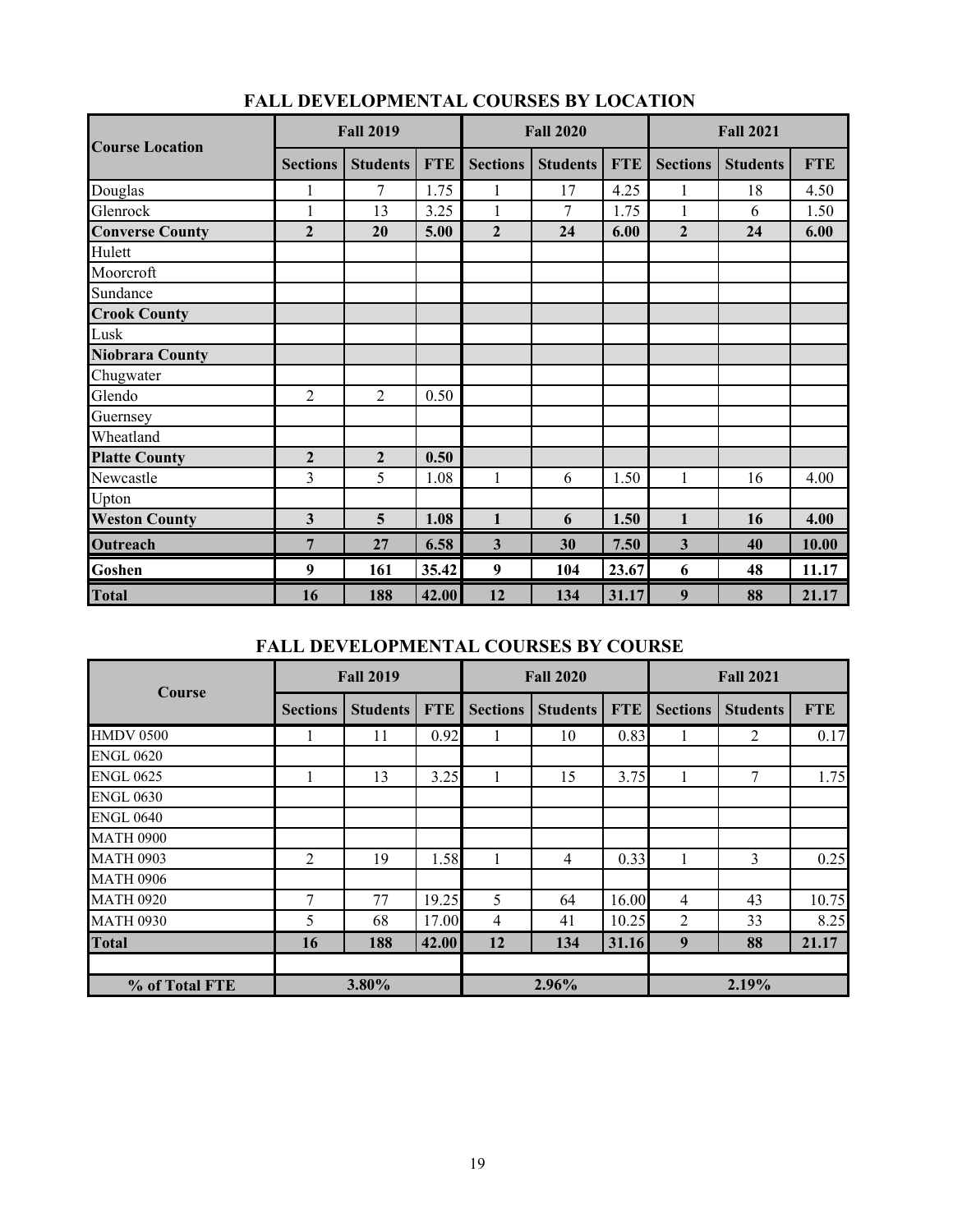|                               |                         | <b>Fall 2019</b>        |                         |                 | <b>Fall 2020</b>        |                | <b>Fall 2021</b> |                |                 |  |
|-------------------------------|-------------------------|-------------------------|-------------------------|-----------------|-------------------------|----------------|------------------|----------------|-----------------|--|
| <b>Student Location</b>       | <b>FT</b>               | PT                      | <b>Total</b>            | <b>FT</b>       | PT                      | <b>Total</b>   | <b>FT</b>        | PT             | <b>Total</b>    |  |
| Douglas                       | $\overline{4}$          | 15                      | 19                      | 5               | 23                      | 28             | $\overline{4}$   | 19             | 23              |  |
| Glenrock                      | $\overline{2}$          | $\overline{11}$         | $\overline{13}$         | $\overline{6}$  |                         | 6              | $\overline{2}$   | $\overline{4}$ | 6               |  |
| <b>Converse County</b>        | 6                       | 26                      | 32                      | 11              | 23                      | 34             | 6                | 23             | 29              |  |
| Hulett                        |                         |                         |                         |                 | $\mathbf{1}$            | $\mathbf{1}$   |                  |                |                 |  |
| Moorcroft                     | 3                       |                         | $\overline{3}$          |                 |                         |                |                  |                |                 |  |
| Sundance                      |                         | $\mathbf{1}$            | 1                       |                 |                         |                | 1                |                | 1               |  |
| <b>Crook County</b>           | $\overline{\mathbf{3}}$ | 1                       | $\overline{\mathbf{4}}$ |                 | $\mathbf{1}$            | $\mathbf{1}$   | $\mathbf{1}$     |                | $\mathbf{1}$    |  |
| Lusk                          |                         |                         |                         |                 | $\overline{1}$          | $\overline{1}$ |                  |                |                 |  |
| <b>Niobrara County</b>        |                         |                         |                         |                 | $\mathbf{1}$            | $\mathbf{1}$   |                  |                |                 |  |
| Chugwater                     |                         |                         |                         |                 |                         |                |                  | 1              | 1               |  |
| Glendo                        |                         | $\overline{2}$          | $\overline{2}$          |                 |                         |                |                  |                |                 |  |
| Guernsey                      |                         |                         |                         |                 |                         |                |                  |                |                 |  |
| Wheatland                     | $\mathbf{1}$            | $\overline{2}$          | $\overline{3}$          | $\overline{2}$  |                         | $\overline{2}$ |                  | $\overline{1}$ | $\mathbf{1}$    |  |
| <b>Platte County</b>          | $\mathbf{1}$            | $\overline{\mathbf{4}}$ | 5                       | $\overline{2}$  |                         | $\overline{2}$ |                  | $\overline{2}$ | $\overline{2}$  |  |
| Newcastle                     |                         | $\overline{5}$          | 5                       | $\overline{3}$  | $\overline{4}$          | $\overline{7}$ | $\overline{5}$   | 18             | 23              |  |
| Upton                         |                         |                         |                         |                 |                         |                |                  |                |                 |  |
| <b>Weston County</b>          |                         | 5                       | 5                       | 3               | $\overline{\mathbf{4}}$ | $\overline{7}$ | 5                | 18             | 23              |  |
| Other                         |                         | $\overline{2}$          | $\overline{2}$          |                 | 1                       | $\mathbf{1}$   | 1                | 1              | $\overline{2}$  |  |
| <b>Outreach</b>               | 10                      | 38                      | 48                      | $\overline{16}$ | $\overline{30}$         | 46             | 13               | 44             | $\overline{57}$ |  |
| Goshen                        | 83                      | 11                      | 94                      | 55              | 11                      | 66             | 25               | 4              | 29              |  |
| <b>Total</b>                  | 93                      | 49                      | 142                     | $\overline{71}$ | 41                      | 112            | 38               | 48             | 86              |  |
| % of Total<br><b>Students</b> |                         | 8.69%                   |                         |                 | 7.63%                   |                |                  | 6.13%          |                 |  |

## **FALL DEVELOPMENTAL STUDENTS BY FULL-TIME/PART-TIME**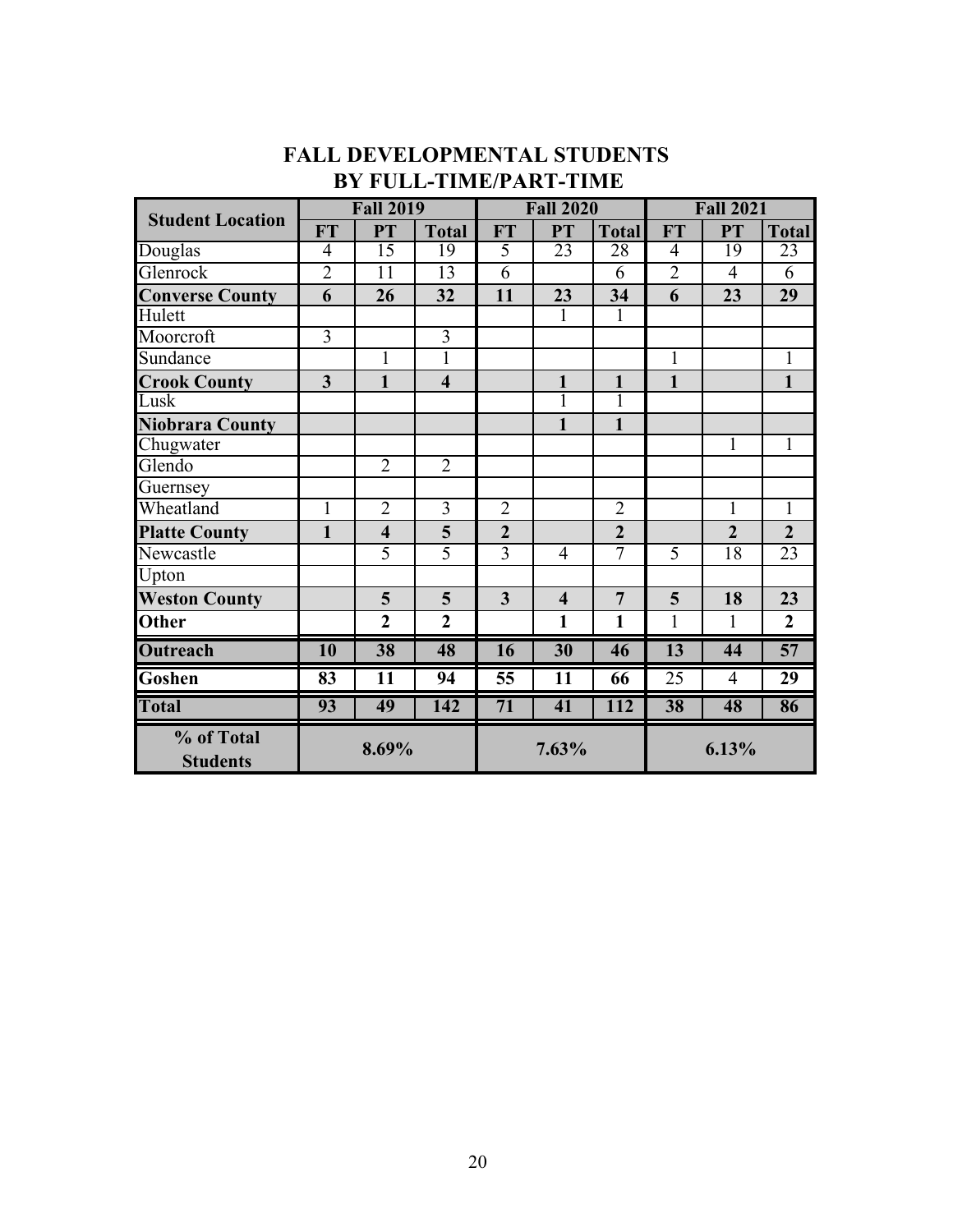|                         |                | <b>Fall 2019</b>        |                         |              | <b>Fall 2020</b> |                |                | <b>Fall 2021</b> |                  |
|-------------------------|----------------|-------------------------|-------------------------|--------------|------------------|----------------|----------------|------------------|------------------|
| <b>Student Location</b> | LT 25          | <b>GE 25</b>            | <b>Total</b>            | LT 25        | <b>GE 25</b>     | <b>Total</b>   | LT 25          | <b>GE 25</b>     | <b>Total</b>     |
| Douglas                 | 10             | 9                       | 19                      | 22           | 5                | 27             | 20             | 3                | 23               |
| Glenrock                | 13             |                         | 13                      | 6            |                  | 6              | 6              |                  | 6                |
| <b>Converse County</b>  | 23             | 9                       | 32                      | 28           | 5                | 33             | 26             | $\overline{3}$   | 29               |
| Hulett                  |                |                         |                         |              | 1                | 1              |                |                  |                  |
| Moorcroft               | $\overline{2}$ | $\mathbf{1}$            | $\overline{3}$          |              |                  |                |                |                  |                  |
| Sundance                |                | $\mathbf{1}$            | $\mathbf{1}$            |              |                  |                | $\mathbf{1}$   |                  | $\mathbf{1}$     |
| <b>Crook County</b>     | $\overline{2}$ | $\overline{2}$          | $\overline{\mathbf{4}}$ |              | 1                | $\mathbf{1}$   | $\mathbf{1}$   |                  | $\mathbf{1}$     |
| Lusk                    |                |                         |                         |              | $\mathbf{1}$     | 1              |                |                  |                  |
| <b>Niobrara County</b>  |                |                         |                         |              | $\mathbf{1}$     | $\mathbf{1}$   |                |                  |                  |
| Chugwater               |                |                         |                         |              |                  |                | 1              |                  | 1                |
| Glendo                  | $\overline{2}$ |                         | $\overline{2}$          |              |                  |                |                |                  |                  |
| Guernsey                |                |                         |                         |              |                  |                |                |                  |                  |
| Wheatland               | $\mathbf{1}$   | $\overline{2}$          | $\overline{3}$          | $\mathbf{1}$ | $\mathbf{1}$     | $\overline{2}$ | $\mathbf{1}$   |                  | $\mathbf{1}$     |
| <b>Platte County</b>    | $\overline{3}$ | $\overline{2}$          | 5                       | $\mathbf{1}$ | $\mathbf{1}$     | $\overline{2}$ | $\overline{2}$ |                  | $\overline{2}$   |
| Newcastle               | $\mathbf{1}$   | 4                       | 5                       | 6            | $\mathbf{1}$     | 7              | 18             | 5                | 23               |
| Upton                   |                |                         |                         |              |                  |                |                |                  |                  |
| <b>Weston County</b>    | $\mathbf{1}$   | $\overline{\mathbf{4}}$ | 5                       | 6            | $\mathbf{1}$     | $\overline{7}$ | 18             | 5                | 23               |
| Other                   |                | $\overline{2}$          | $\overline{2}$          | $\mathbf{1}$ |                  | $\mathbf{1}$   |                | $\overline{2}$   | $\boldsymbol{2}$ |
| Outreach                | 29             | 19                      | 48                      | 36           | 9                | 45             | 47             | 10               | 57               |
| Goshen                  | 84             | 10                      | 94                      | 59           | 7                | 66             | 23             | 6                | 29               |
| <b>Total</b>            | 113            | 29                      | 142                     | 95           | 16               | 111            | 70             | 16               | 86               |

## **FALL DEVELOPMENTAL STUDENTS BY AGE**

LT 25 - Less Than 25

GE 25 - Greater or Equal to 25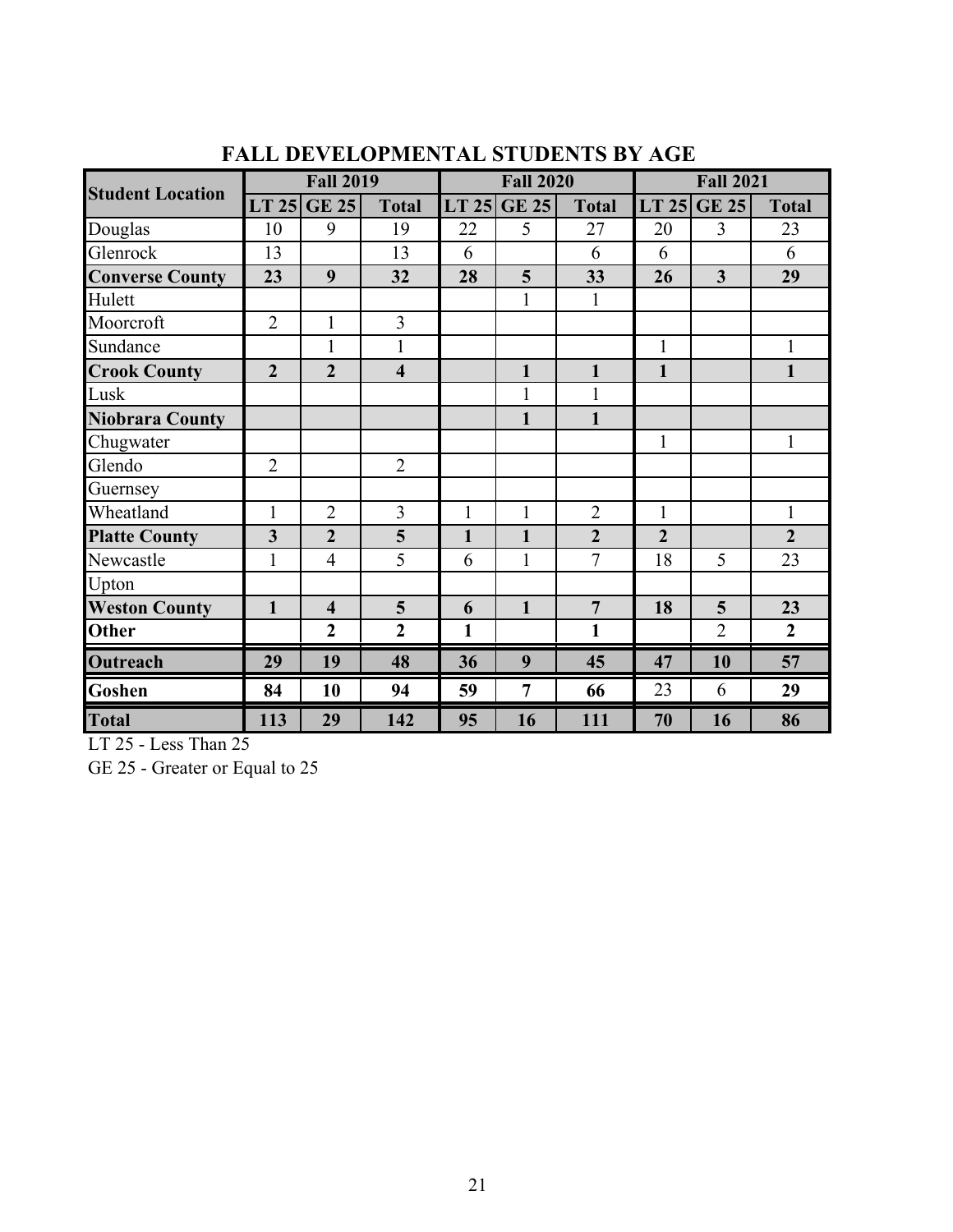#### **FALL DEGREE-SEEKING/DEVELOPMENTAL STUDENTS**

The percentage of the AA/AS/ADN degree-seeking (DS) students enrolled in developmental course(s) was 5.5% below Fall 2020. The percentage of the AAS degree-seeking students enrolled in developmental course(s) was 7.4% below Fall 2020. The total number of DS students went down 70 and the number of DS students taking developmental courses went down 40.

|                    | <b>Fall 2019</b><br>Academic    |                |       |                                 | <b>Fall 2020</b> |         | <b>Fall 2021</b>                         |          |         |  |
|--------------------|---------------------------------|----------------|-------|---------------------------------|------------------|---------|------------------------------------------|----------|---------|--|
| <b>Programs</b>    | <b>Total</b><br>Student Student | <b>Dev</b>     | % Dev | <b>Total</b><br>Student Student | Dev              | $%$ Dev | <b>Total</b><br><b>Students Students</b> | Dev      | $%$ Dev |  |
| AA/AS/ADN.         | 349                             | 92             | 26.4% | 341                             | 60               | 17.6%   | 289                                      | 35       | 12.1%   |  |
| <b>AAS</b>         | 175                             | 10             | 5.7%  | 162                             | 13               | 8.0%    | 162                                      |          | 0.6%    |  |
| <b>Certificate</b> | 89                              | $\overline{2}$ | 2.2%  | 64                              | 3                | 4.7%    | 46                                       | $\theta$ | $0.0\%$ |  |
|                    |                                 |                |       |                                 |                  |         |                                          |          |         |  |
| <b>Total</b>       | 613                             | 104            | 17.0% | 567                             | 76               | 13.4%   | 497                                      | 36       | $7.2\%$ |  |

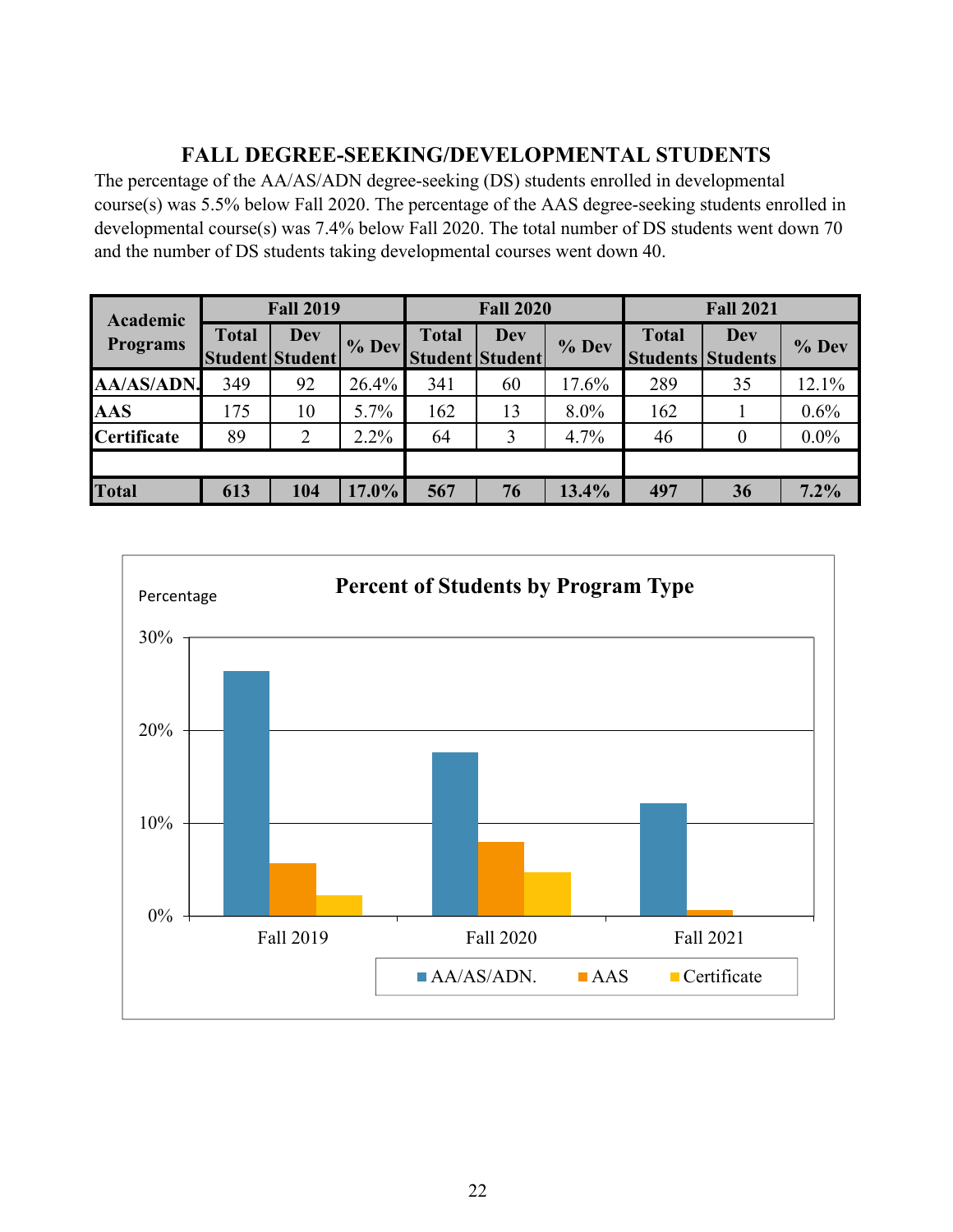## **FALL ON-CAMPUS EVENING COURSES**

Compared to Fall 2020 the On-Campus Evening unduplicated headcount went down 1 (see next page) and the duplicated headcount went down 59 students. The number of sections that made went from 24 to 20 and the number of sections canceled went from 4 to 1.

|                        | <b>Fall 2019</b> |                 |            |                 | <b>Fall 2020</b>        |            | <b>Fall 2021</b> |                          |            |
|------------------------|------------------|-----------------|------------|-----------------|-------------------------|------------|------------------|--------------------------|------------|
| <b>Departments</b>     | <b>Sections</b>  | <b>Students</b> | <b>FTE</b> | <b>Sections</b> | <b>Students</b>         | <b>FTE</b> |                  | <b>Sections Students</b> | <b>FTE</b> |
| <b>AGEC</b>            | $\mathbf{1}$     | 5               | 0.83       | $\mathbf{1}$    | 12                      | 2.00       |                  |                          |            |
| <b>AGTK</b>            | 3                | 23              | 5.42       | $\mathbf{1}$    | 9                       | 2.25       | $\overline{3}$   | 19                       | 4.17       |
| ANSC                   | $\mathbf{1}$     | 10              | 1.67       | $\mathbf{1}$    | $\overline{7}$          | 1.17       | $\mathbf{1}$     | 13                       | 2.17       |
| $\overline{ART}$       | $\overline{2}$   | 11              | 2.75       |                 |                         |            | $\mathbf{1}$     | $\overline{4}$           | 1.00       |
| <b>BARB</b>            |                  |                 |            | $\mathbf{1}$    | $\overline{2}$          | 0.50       |                  |                          |            |
| <b>CSMO</b>            |                  |                 |            | $\overline{2}$  | 33                      | 8.25       |                  |                          |            |
| <b>ENTK</b>            | $\overline{2}$   | 12              | 1.00       | $\overline{2}$  | 20                      | 1.67       | $\overline{2}$   | 20                       | 1.67       |
| <b>EQST</b>            | $\overline{4}$   | 26              | 4.33       | $\overline{4}$  | 23                      | 3.83       |                  |                          |            |
| FCSC                   |                  |                 |            |                 |                         |            |                  |                          |            |
| <b>HLTK</b>            | $\overline{2}$   | 16              | 5.33       | $\mathbf{1}$    | 12                      | 4.00       |                  |                          |            |
| <b>HMDV</b>            |                  |                 |            | $\mathbf{1}$    | 10                      | 0.83       |                  |                          |            |
| <b>MATH</b>            |                  |                 |            |                 |                         |            | $\mathbf{1}$     | 12                       | 3.00       |
| <b>MUSC</b>            |                  |                 |            |                 |                         |            |                  |                          |            |
| <b>NRST</b>            |                  |                 |            |                 |                         |            | $\mathbf{1}$     | 18                       | 6.00       |
| <b>NURS</b>            | $\mathbf{1}$     | $\tau$          | 5.25       | $\overline{3}$  | 16                      | 6.00       | $\mathbf{1}$     | $8\,$                    | 6.00       |
| PEAC                   | $\overline{3}$   | 63              |            | $\overline{3}$  | 47                      |            | 3                | 31                       |            |
| <b>PEAT</b>            |                  |                 |            |                 |                         |            | $\overline{4}$   | 18                       | 1.50       |
| <b>POLS</b>            | $\mathbf{1}$     | 15              | 2.50       | $\mathbf{1}$    | 14                      | 2.33       | $\mathbf{1}$     | 10                       | 1.67       |
| <b>PSYC</b>            |                  |                 |            |                 |                         |            |                  |                          |            |
| <b>SPAN</b>            |                  |                 |            |                 |                         |            |                  |                          |            |
| <b>TECH</b>            | 1                | 15              | 3.75       | 1               | 11                      | 2.75       | $\mathbf{1}$     | 9                        | 2.25       |
| <b>VTTK</b>            | $\overline{2}$   | 11              |            | $\overline{2}$  | $\overline{7}$          |            | $\mathbf{1}$     | $\overline{2}$           | 0.50       |
| <b>WELD</b>            |                  |                 |            |                 |                         |            |                  |                          |            |
|                        |                  |                 |            |                 |                         |            |                  |                          |            |
|                        |                  |                 |            |                 |                         |            |                  |                          |            |
| <b>Total</b>           | 23               | 214             | 32.83      | 24              | 223                     | 35.58      | 20               | 164                      | 29.92      |
| <b>Sects Cancelled</b> |                  | $\overline{2}$  |            |                 | $\overline{\mathbf{4}}$ |            |                  | $\mathbf{1}$             |            |
|                        |                  | 25              |            |                 | 28                      |            |                  | 21                       |            |
| <b>Sects Offered</b>   |                  |                 |            |                 |                         |            |                  |                          |            |

Duplicated Headcount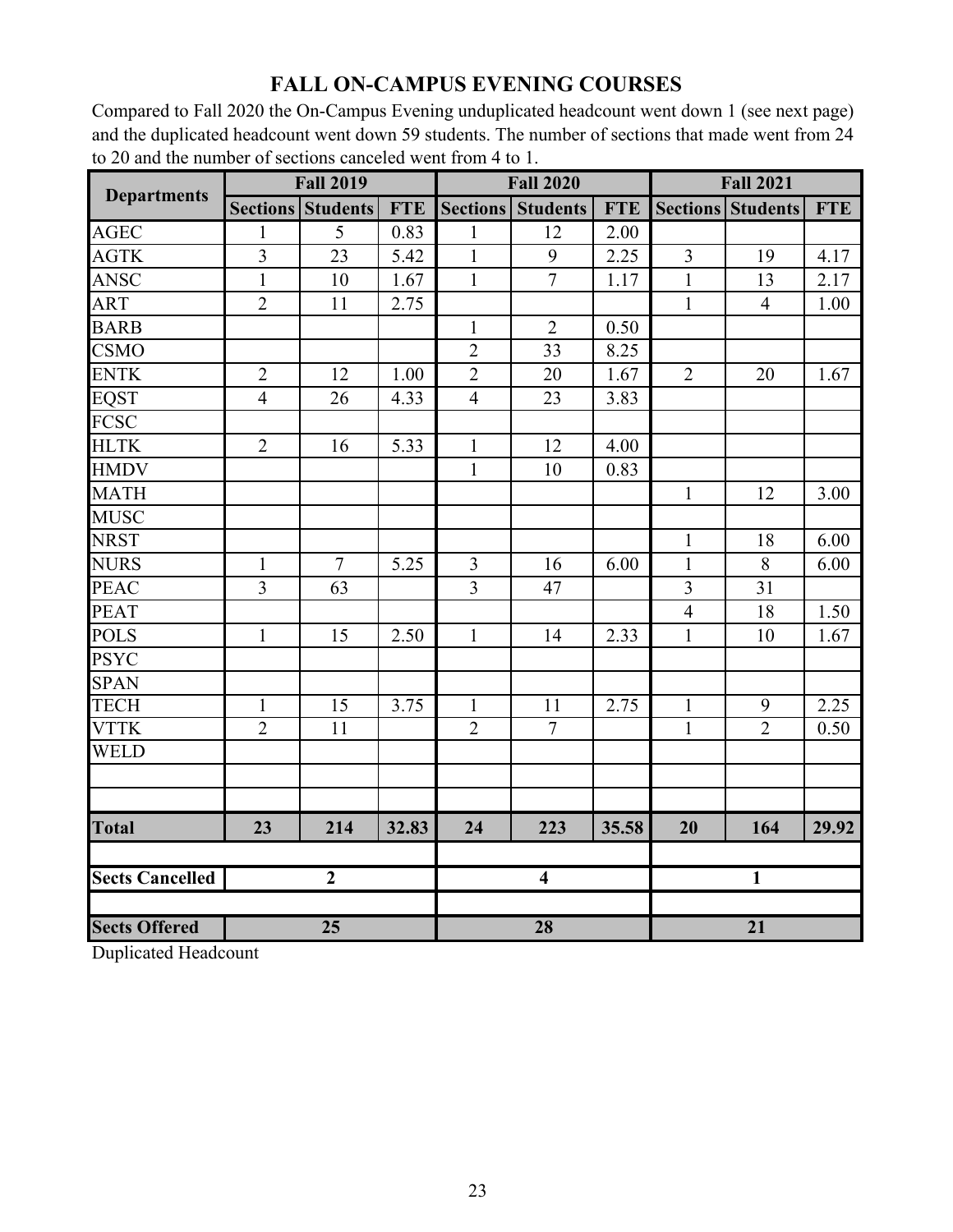#### **Fall ON-CAMPUS EVENING STUDENTS Full-Time / Part-time**

|                       | <b>Fall 2019</b> |           |              |           | <b>Fall 2020</b> |              | <b>Fall 2021</b> |           |              |  |  |  |
|-----------------------|------------------|-----------|--------------|-----------|------------------|--------------|------------------|-----------|--------------|--|--|--|
|                       | FT               | <b>PT</b> | <b>Total</b> | <b>FT</b> | <b>PT</b>        | <b>Total</b> | <b>FT</b>        | <b>PT</b> | <b>Total</b> |  |  |  |
| <b>Degree Seeking</b> | 83               | 10        | 93           | 72        | 14               | 86           | 72               |           | 87           |  |  |  |
| Non-Degree            |                  |           |              |           |                  |              |                  |           |              |  |  |  |
| <b>Seeking</b>        | 6                | 16        | 22           | 4         | 12               |              |                  |           | 14           |  |  |  |
| <b>Total</b>          | 89               | 26        | 115          | 76        | 26               | 102          | 73               | 28        |              |  |  |  |

#### **Age**

|                              |    | <b>Fall 2019</b> |    |    | <b>Fall 2020</b> |     | <b>Fall 2021</b> |                                                       |     |  |
|------------------------------|----|------------------|----|----|------------------|-----|------------------|-------------------------------------------------------|-----|--|
|                              |    |                  |    |    |                  |     |                  | LT 25 GE 25 Total LT 25 GE 25 Total LT 25 GE 25 Total |     |  |
| <b>Degree Seeking</b>        | 84 |                  | 93 | 73 | 13               | 86  | 75               | 12                                                    | 87  |  |
| <b>Non-Degree</b><br>Seeking | 14 | 8                | 22 | 12 |                  | 16  |                  |                                                       | 14  |  |
| <b>Total</b>                 | 98 |                  |    | 85 |                  | 102 | 82               |                                                       | 101 |  |

Unduplicated Headcount

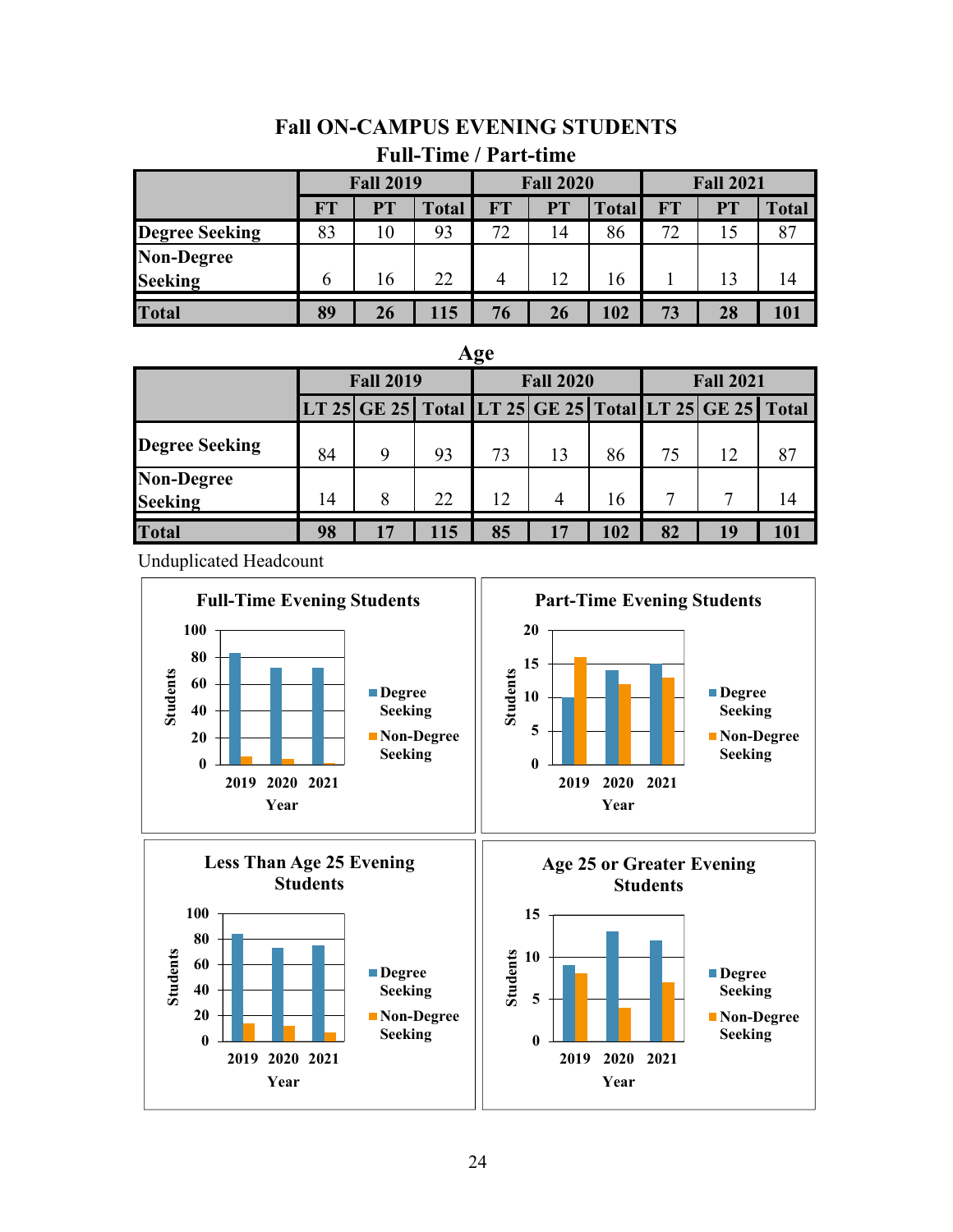#### EASTERN WYOMING COLLEGE STUDENT MAJORS

| Major        | <b>Major Description</b>             | Fall<br>2019             | Fall<br>2020   | Fall<br>2021   | Variance       |              | Major Major Description              | Fall<br>2019   | Fall<br>2020   | Fall<br>2021   | Variance       |
|--------------|--------------------------------------|--------------------------|----------------|----------------|----------------|--------------|--------------------------------------|----------------|----------------|----------------|----------------|
| <b>ACCT</b>  | Accounting                           | 7                        | 10             | 8              | $-2$           | <b>ENGL</b>  | English                              | 2              | 3              |                | $-3$           |
| <b>AGBP</b>  | Ag Beef Production                   | $\overline{c}$           | 3              | 2              | -1             | <b>ENTR</b>  | Entrepreneurship                     |                |                |                |                |
| <b>AGBSS</b> | Agri-Business and Sciences           | 28                       | 29             | 39             | 10             | <b>FRCH</b>  | Farm/Ranch Management                | 12             | 12             | 11             | $-1$           |
| <b>AQTK</b>  | <b>Aquaculture Technology</b>        |                          | 5              |                | -5             | <b>GUNS</b>  | Gunsmithing                          | 14             | 24             | 21             | $-3$           |
| <b>ART</b>   | Art                                  | 8                        |                |                | $-7$           | <b>HMSV</b>  | Human Services                       | 4              | $\tau$         | 9              | $\overline{c}$ |
| <b>BADM</b>  | <b>Business Administration</b>       | 20                       | 29             | 30             |                | <b>INDL</b>  | Interdisciplinary Studies - Distance | 3              |                |                |                |
| <b>BARB</b>  | <b>Barbering Technician</b>          |                          |                |                |                | <b>INST</b>  | <b>Interdisciplinary Studies</b>     | 71             | 61             | 52             | $-9$           |
| <b>BARS</b>  | <b>Barber Stylist Technician</b>     |                          |                |                |                | <b>MATH</b>  | Mathematics                          |                | $\overline{4}$ | 3              | $-1$           |
| <b>BIOL</b>  | Biology                              | 3                        | 3              | 3              |                | <b>MTED</b>  | <b>Math Education</b>                |                |                |                |                |
| <b>BSAD</b>  | <b>Business Administration</b>       | 9                        | 6              | $\overline{2}$ | -4             | <b>MTT</b>   | Machine Tool Technology              |                |                | 2              | 2              |
| <b>BSDL</b>  | Business Adm. - Distance Learning    | $\overline{2}$           | $\overline{2}$ | $\overline{4}$ | $\overline{2}$ | <b>NURS</b>  | Associate Degree in Nursing          | 30             | 26             | 29             | 3              |
| <b>BSED</b>  | <b>Business Education</b>            |                          |                |                |                | <b>PAHL</b>  | Pre-Allied Health                    | 60             | 66             | 38             | $-28$          |
| CAPS         | <b>Computer Applications</b>         | 30                       |                |                | -6             | <b>PEAC</b>  | <b>Physical Education</b>            |                | 3              |                | $-2$           |
| <b>CJCR</b>  | Criminal Justice                     | 15                       | 15             | 8              | $-7$           | <b>PVET</b>  | Pre-Veterinary                       | 5              |                |                | $-3$           |
| <b>CJLE</b>  | Criminal Justice - Law Enforcement   | $\overline{2}$           |                |                | -1             | <b>REWM</b>  | Rangeland Ec & Wtrshd Mgt - Ag       | $\overline{4}$ |                |                |                |
| <b>CJRDL</b> | Criminal Justice - Distance Learning |                          | 4              |                | $-3$           | <b>SCED</b>  | <b>Secondary Education</b>           | 18             | 8              | 8              |                |
| <b>CMJT</b>  | Criminal Justice                     | 3                        |                |                |                | <b>SOSC</b>  | Social Science Associates            | 22             | 25             | 22             | $-3$           |
| <b>COMM</b>  | Communication                        | 4                        | 3              | 4              |                | <b>UNDE</b>  | Undeclared                           | 1022           | 901            | 905            | $\overline{4}$ |
| <b>CSHT</b>  | Hair Technology                      |                          |                |                | -1             | <b>VTAD</b>  | Veterinary Aide                      | 9              | 13             | 9              | $-4$           |
| <b>CSMO</b>  | Cosmetology                          | 36                       | 32             | 33             |                | <b>VTTK</b>  | Veterinary Technology                | 56             | 48             | 48             |                |
| <b>CSNT</b>  | Nail Technology                      | $\overline{2}$           |                | $\overline{2}$ |                | <b>WILD</b>  | Wildlife/Fisheries Biology & Manager | 5              | 6              | $\overline{c}$ | -4             |
| <b>CSST</b>  | Skin Technology                      |                          |                |                |                | <b>WJSP</b>  | <b>Welding Specialist</b>            |                |                |                | -1             |
| <b>ECC</b>   | Child Development Certificate        |                          |                |                | -1             | <b>WJTK</b>  | Welding & Joining Technology         | 82             | 68             | 71             | 3              |
| <b>ECDL</b>  | Child Development Certificate - DL   |                          |                |                |                | <b>Total</b> |                                      | 1,635          | 1,468          | 1,402          | $-66$          |
| <b>ECON</b>  | Economics                            | 2                        | 2              | 1              | $-1$           |              |                                      |                |                |                |                |
| <b>EDEC</b>  | Early Childhood Education            | $\overline{\mathcal{L}}$ | $\overline{7}$ | 9              | $\sqrt{2}$     |              |                                      |                |                |                |                |
| <b>EDL</b>   | Eary Childhoon Eduction- DL          |                          | $\overline{2}$ | $\mathbf{1}$   | $-1$           |              |                                      |                |                |                |                |
| <b>EEDL</b>  | Elementary Education - DL            |                          |                |                |                |              |                                      |                |                |                |                |
| <b>ELED</b>  | <b>Elementary Education</b>          | 27                       | 16             | 19             | 3              |              |                                      |                |                |                |                |

The top 3 majors were Interdisciplinary Studies (52), Welding & Joining Technology (71) and Veterinary Technology (48).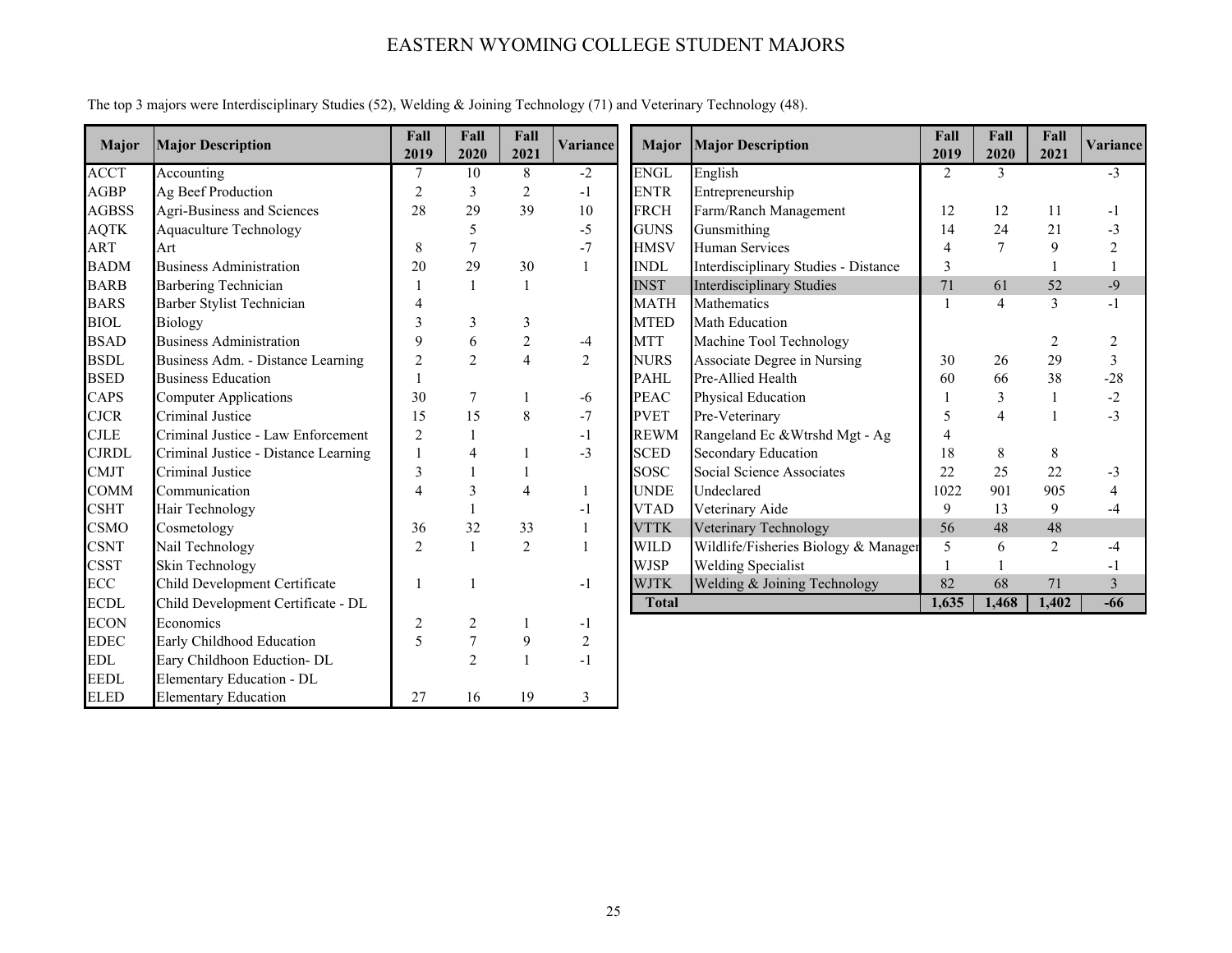## **EWC NON-CREDIT ENROLLMENT**

The total number of students enrolled in non-credit courses for Fall 2021 was 1 students, which was a 334 decrease (-99.70%) compared to Fall 2020 and it was 258 below the 3 Yr. Avg .

| <b>NON-CREDIT HEADCOUNT</b>                                     | <b>Fall 2019</b> | <b>Fall 2020</b> | <b>Fall 2021</b> |             | % Change 3 Yr. Avg. |  |  |  |  |  |  |
|-----------------------------------------------------------------|------------------|------------------|------------------|-------------|---------------------|--|--|--|--|--|--|
| <b>Continuing Education Students (CE) Workforce Development</b> |                  |                  |                  |             |                     |  |  |  |  |  |  |
| <b>Unduplicated Headcount</b>                                   | 151              | 180              |                  | $-99.44%$   | 111                 |  |  |  |  |  |  |
| <b>Duplicated Headcount</b>                                     | 244              | 218              |                  | $-99.54%$   | 154                 |  |  |  |  |  |  |
| <b>Community Service Students (CS) Community Education</b>      |                  |                  |                  |             |                     |  |  |  |  |  |  |
| <b>Unduplicated Headcount</b>                                   | 324              | 165              | $\theta$         | $-100.00\%$ | 163                 |  |  |  |  |  |  |
| Duplicated Headcount                                            | 450              | 213              |                  | $-100.00\%$ | 221                 |  |  |  |  |  |  |
| <b>Total CE + CS Duplicated Headcount</b>                       | 694              | 431              |                  | $-99.77\%$  | 375                 |  |  |  |  |  |  |
|                                                                 |                  |                  |                  |             |                     |  |  |  |  |  |  |
| Total CE + CS Unique Headcount                                  | 441              | 335              |                  | $-99.70%$   | 259                 |  |  |  |  |  |  |

Source: Colleague Non-Credit Enrollment Report

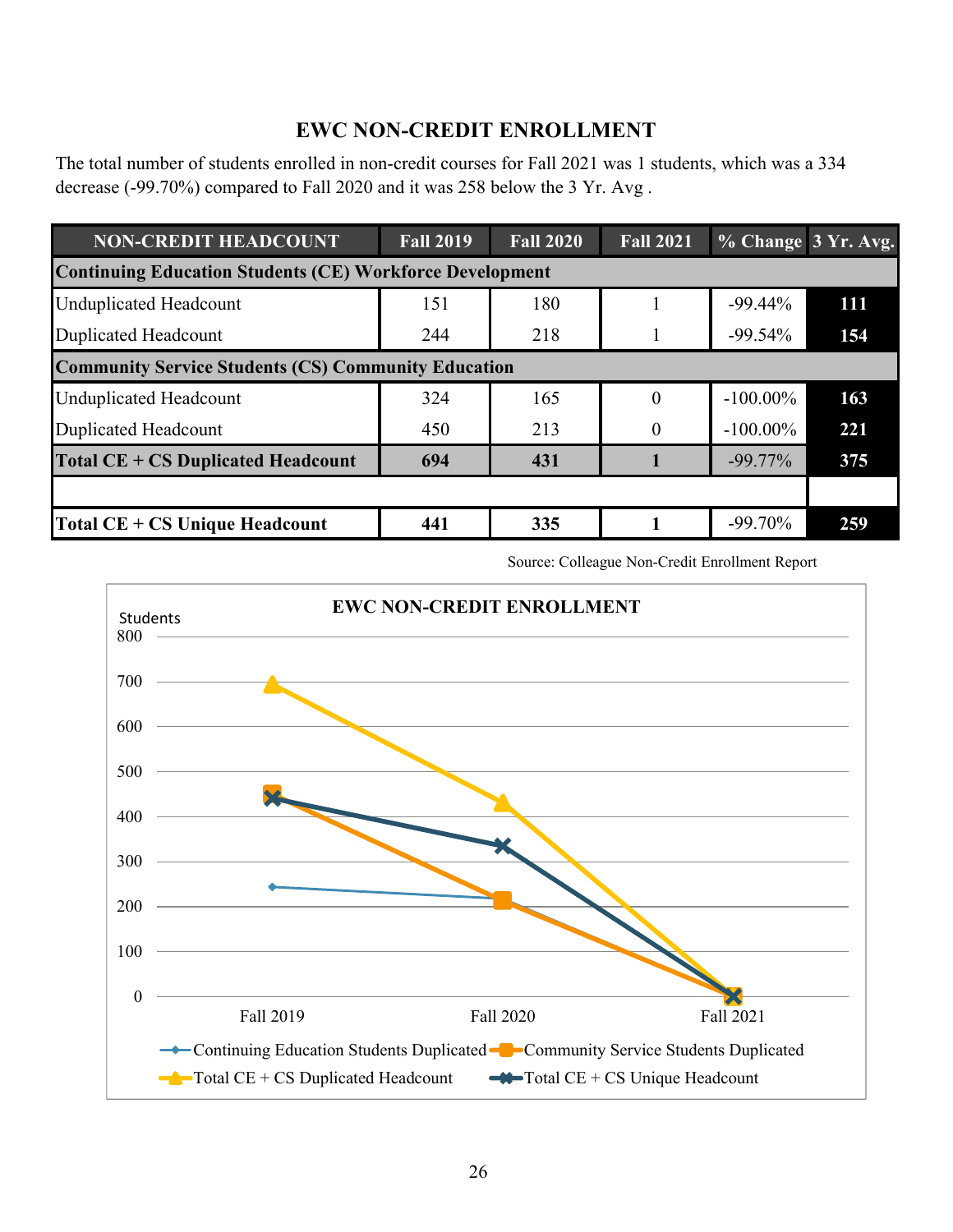### **WORKFORCE DEVELOPMENT**

Workforce Development activities are defined as *any training and/or educational related service leading to the acquisition of skills necessary to perform the duties of a particular job for those individuals in or preparing to enter the workforce*. Only those courses organized or coordinated by EWC's Workforce Development efforts are included in the following table by career cluster as defined by the National Association of State Directors of Career and Technical Education Consortium.

#### **Credit Courses**

Compared to Fall 2020 the EWC's workforce development offerings for college credit went down 16 course sections. The duplicated student headcount went down 93(-35.0%) students, and the FTE went down 17.58(-29.0%).

|                                                            | Year             |                          |                               |               |                |                          |                               |            |                  |                          |                               |            |
|------------------------------------------------------------|------------------|--------------------------|-------------------------------|---------------|----------------|--------------------------|-------------------------------|------------|------------------|--------------------------|-------------------------------|------------|
| <b>Career Clusters</b>                                     | <b>Fall 2019</b> |                          |                               |               |                | <b>Fall 2020</b>         |                               |            | <b>Fall 2021</b> |                          |                               |            |
|                                                            |                  | <b>Sections Students</b> | <b>Credit</b><br><b>Hours</b> | <b>FTE</b>    |                | <b>Sections Students</b> | <b>Credit</b><br><b>Hours</b> | <b>FTE</b> |                  | <b>Sections Students</b> | <b>Credit</b><br><b>Hours</b> | <b>FTE</b> |
| <b>Agriculture, Food &amp; Natural</b><br><b>Resources</b> |                  |                          |                               |               | 4              | 20                       | 12.00                         | 5.00       |                  |                          |                               |            |
| <b>Architecture &amp; Construction</b>                     |                  |                          |                               |               |                |                          |                               |            |                  |                          |                               |            |
| Arts, A/V Technology &<br><b>Communications</b>            |                  |                          |                               |               |                |                          |                               |            |                  |                          |                               |            |
| <b>Business, Management &amp;</b>                          |                  |                          |                               |               |                |                          |                               |            |                  |                          |                               |            |
| <b>Administration</b>                                      | 7                | 75                       | 10.00                         | 9.08          | 5              | 24                       | 7.00                          | 2.83       |                  | 11                       | 1.00                          | 0.92       |
| <b>Education &amp; Training</b>                            | $\overline{2}$   | 10                       | 6.00                          | 2.50          |                |                          | 3.00                          | 0.25       |                  | 6                        | 3.00                          | 1.50       |
| <b>Finance</b>                                             |                  |                          |                               |               |                |                          |                               |            |                  |                          |                               |            |
| <b>Government &amp; Public</b>                             |                  |                          |                               |               |                |                          |                               |            |                  |                          |                               |            |
| <b>Administration</b>                                      |                  |                          |                               |               |                |                          |                               |            |                  |                          |                               |            |
| <b>Health Science</b>                                      | 8                | 45                       | 29.00                         | 13.50         | $\tau$         | 37                       | 25.00                         | 11.33      | 9                | 61                       | 27.00                         | 17.58      |
| <b>Hospitality &amp; Tourism</b>                           |                  |                          |                               |               |                |                          |                               |            |                  |                          |                               |            |
| <b>Human Services</b>                                      | 3                | 3                        | 20.00                         | 1.50          |                |                          |                               |            |                  |                          |                               |            |
| <b>Information Technology</b>                              |                  |                          |                               |               |                |                          |                               |            |                  |                          |                               |            |
| Law, Public Safety & Security                              | 14               | 354                      | 32.00                         | 67.33         | 13             | 130                      | 33.00                         | 27.50      | 7                | 73                       | 19.00                         | 16.58      |
| <b>Manufacturing</b>                                       | 8                | 56                       | 24.00                         | 14.00         | $\overline{7}$ | 54                       | 21.00                         | 13.75      | 3                | 22                       | 10.00                         | 6.50       |
| <b>Marketing, Sales &amp; Service</b>                      |                  |                          |                               |               |                |                          |                               |            |                  |                          |                               |            |
| <b>Science, Technology, Engineering</b>                    |                  |                          |                               |               |                |                          |                               |            |                  |                          |                               |            |
| & Mathematics                                              |                  |                          |                               |               |                |                          |                               |            |                  |                          |                               |            |
| Transportation, Distribution &<br>Logistics                |                  |                          |                               |               |                |                          |                               |            |                  |                          |                               |            |
| <b>Total</b>                                               | 42               | 543                      |                               | 121.00 107.92 | 37             | 266                      | 101.00                        | 60.67      | 21               | 173                      | 60.00                         | 43.08      |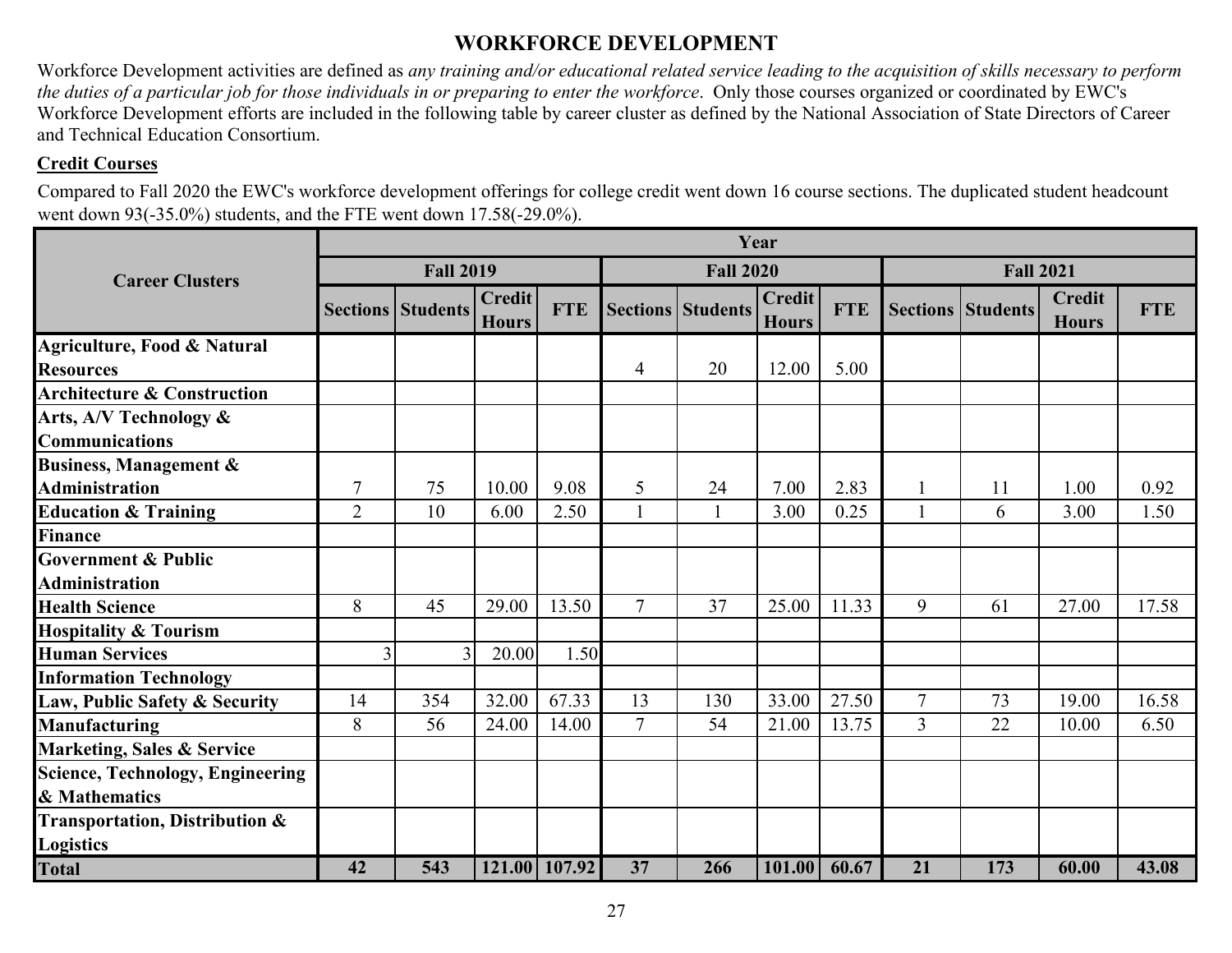#### **WORKFORCE DEVELOPMENT**

#### **Non-Credit Courses**

|                                         | Year           |                          |                                |                |                          |                         |                  |                          |                         |  |  |  |  |
|-----------------------------------------|----------------|--------------------------|--------------------------------|----------------|--------------------------|-------------------------|------------------|--------------------------|-------------------------|--|--|--|--|
| <b>Career Clusters</b>                  |                | <b>Fall 2019</b>         |                                |                | <b>Fall 2020</b>         |                         | <b>Fall 2021</b> |                          |                         |  |  |  |  |
|                                         |                | <b>Sections Students</b> | <b>Contact</b><br><b>Hours</b> |                | <b>Sections Students</b> | Contact<br><b>Hours</b> |                  | <b>Sections Students</b> | Contact<br><b>Hours</b> |  |  |  |  |
| Agriculture, Food & Natural             |                |                          |                                |                |                          |                         |                  |                          |                         |  |  |  |  |
| <b>Resources</b>                        |                |                          |                                |                |                          |                         |                  |                          |                         |  |  |  |  |
| <b>Architecture &amp; Construction</b>  |                |                          |                                |                |                          |                         |                  |                          |                         |  |  |  |  |
| Arts, A/V Technology &                  |                |                          |                                |                |                          |                         |                  |                          |                         |  |  |  |  |
| <b>Communications</b>                   |                |                          |                                |                |                          |                         |                  |                          |                         |  |  |  |  |
| <b>Business, Management &amp;</b>       |                |                          |                                |                |                          |                         |                  |                          |                         |  |  |  |  |
| <b>Administration</b>                   |                |                          |                                |                |                          |                         |                  |                          |                         |  |  |  |  |
| <b>Education &amp; Training</b>         | $\overline{4}$ | 9                        |                                | 5              | 10                       |                         |                  |                          |                         |  |  |  |  |
| <b>Finance</b>                          |                |                          |                                |                |                          |                         |                  |                          |                         |  |  |  |  |
| <b>Government &amp; Public</b>          |                |                          |                                |                |                          |                         |                  |                          |                         |  |  |  |  |
| <b>Administration</b>                   |                |                          |                                |                |                          |                         |                  |                          |                         |  |  |  |  |
| <b>Health Science</b>                   |                |                          |                                |                |                          |                         |                  |                          |                         |  |  |  |  |
| <b>Hospitality &amp; Tourism</b>        |                |                          |                                |                |                          |                         |                  |                          |                         |  |  |  |  |
| <b>Human Services</b>                   |                |                          |                                |                |                          |                         |                  |                          |                         |  |  |  |  |
| <b>Information Technology</b>           |                |                          |                                |                |                          |                         |                  |                          |                         |  |  |  |  |
| Law, Public Safety & Security           |                |                          |                                |                |                          |                         |                  |                          |                         |  |  |  |  |
| Manufacturing                           |                |                          |                                |                |                          |                         |                  |                          |                         |  |  |  |  |
| <b>Marketing, Sales &amp; Service</b>   |                |                          |                                |                |                          |                         |                  |                          |                         |  |  |  |  |
| <b>Science, Technology, Engineering</b> |                |                          |                                |                |                          |                         |                  |                          |                         |  |  |  |  |
| & Mathematics                           |                |                          |                                |                |                          |                         |                  |                          |                         |  |  |  |  |
| Transportation, Distribution &          |                |                          |                                |                |                          |                         |                  |                          |                         |  |  |  |  |
| <b>Logistics</b>                        |                |                          |                                |                |                          |                         |                  |                          |                         |  |  |  |  |
| Other                                   |                |                          |                                |                |                          |                         |                  |                          |                         |  |  |  |  |
| <b>Total</b>                            | 4              | 9                        |                                | 5 <sup>5</sup> | 10                       |                         |                  |                          |                         |  |  |  |  |